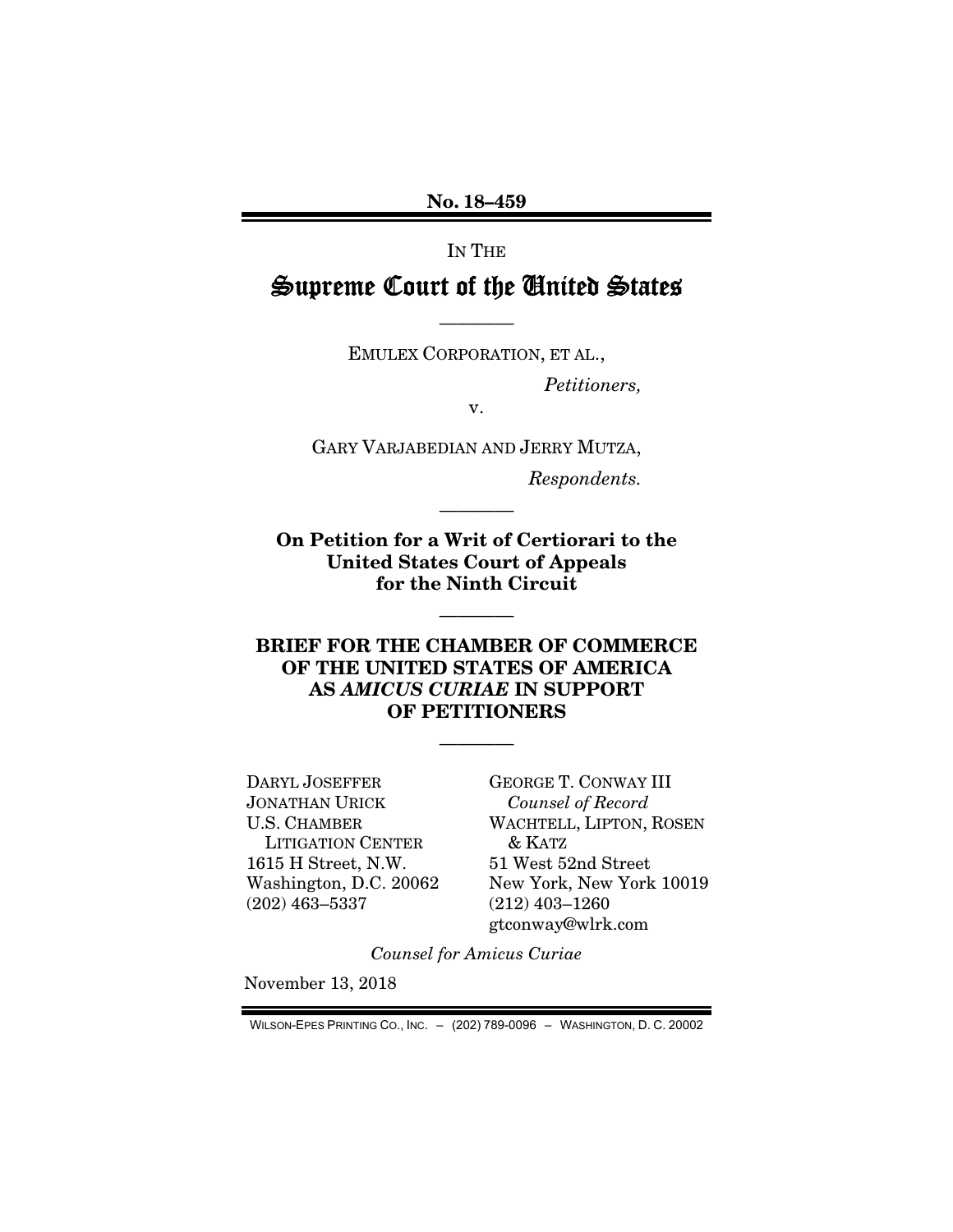### TABLE OF CONTENTS

|                                                                                                                                                                                                                               | ii             |
|-------------------------------------------------------------------------------------------------------------------------------------------------------------------------------------------------------------------------------|----------------|
| INTEREST OF AMICUS CURIAE                                                                                                                                                                                                     | $\mathbf{1}$   |
| SUMMARY OF ARGUMENT                                                                                                                                                                                                           | $\overline{2}$ |
|                                                                                                                                                                                                                               | 4              |
| I. THE DECISION BELOW CONFLICTS<br>WITH THE DECISIONS OF SIX OTHER<br>ON \<br><b>WHETHER</b><br><b>CIRCUITS</b><br><b>ANY</b><br><b>IMPLIED RIGHT OF ACTION UNDER</b><br>SECTION 14(e) MAY BE BASED<br>MERELY UPON NEGLIGENCE | 4              |
| THE DECISION BELOW, BY RECOG-<br>II.<br>NIZING A PRIVATE RIGHT OF ACTION<br>UNDER SECTION 14(e), CONFLICTS<br>WITH THIS COURT'S PRIVATE-RIGHT                                                                                 | 5              |
| A. Since 1975, this Court has made clear<br>that private rights of action may not<br>be inferred without an indication of                                                                                                     | 5              |
| B. There is no basis to infer a private<br>right under Section 14(e)                                                                                                                                                          | 7              |
| C. Inferring a private right under<br>Section 14(e) is unnecessary because<br>Section 10(b) will continue to provide<br>a remedy for fraud in tender offers                                                                   | 13             |
| III. THE QUESTION PRESENTED BY THIS                                                                                                                                                                                           | 16             |
|                                                                                                                                                                                                                               | 22             |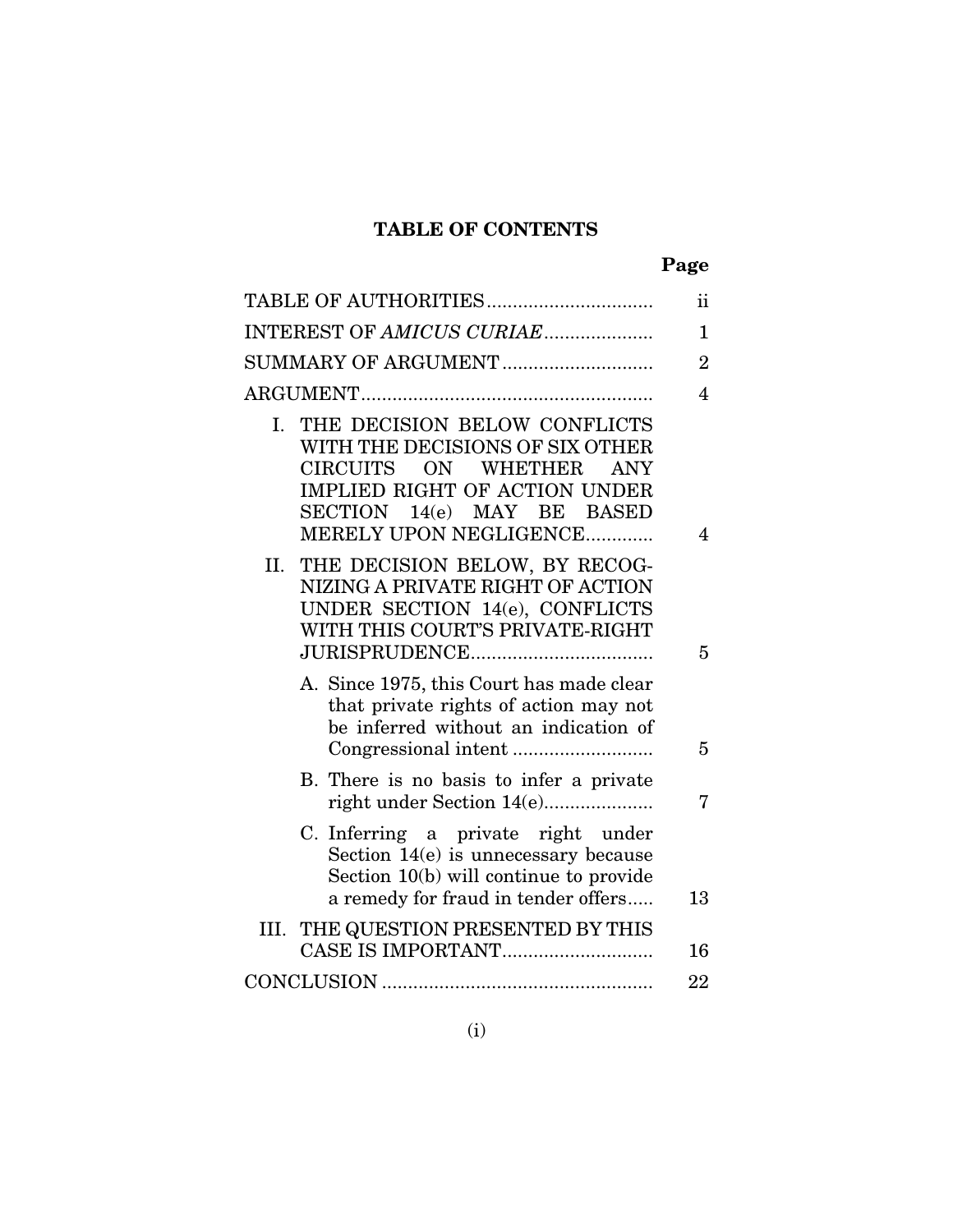### TABLE OF AUTHORITIES

| Adams v. Standard Knitting Mills, Inc.,<br>8                                          |
|---------------------------------------------------------------------------------------|
| Alexander v. Sandoval,                                                                |
| Blue Chip Stamps v. Manor Drug Stores,                                                |
| Cannon v. Univ. of Chi.,<br>12                                                        |
| Cent. Bank of Denver, N.A. v. First Interstate<br>Bank of Denver, N.A.,<br>15         |
| Chris-Craft Indus., Inc. v. Piper Aircraft<br>Corp., 480 F.2d 341 (2d Cir. 1973)<br>8 |
|                                                                                       |
| Elec. Specialty Co. v. Int'l Controls Corp.,<br>7                                     |
| Ernst & Ernst v. Hochfelder,                                                          |
| Feldbaum v. Avon Prods., Inc.,<br>741 F.2d 234 (8th Cir. 1984) 3, 4, 8                |
| <b>Flaherty &amp; Crumrine Preferred</b><br>Income Fund, Inc. v. TXU Corp.,<br>14     |
| Gearhart Indus., Inc. v. Smith Int'l, Inc.,<br>741 F.2d 707 (5th Cir. 1984)<br>8      |
| $Gulf$ & W. Indus., Inc. v.<br>Great Atl. & Pac. Tea Co.,<br>14                       |

ii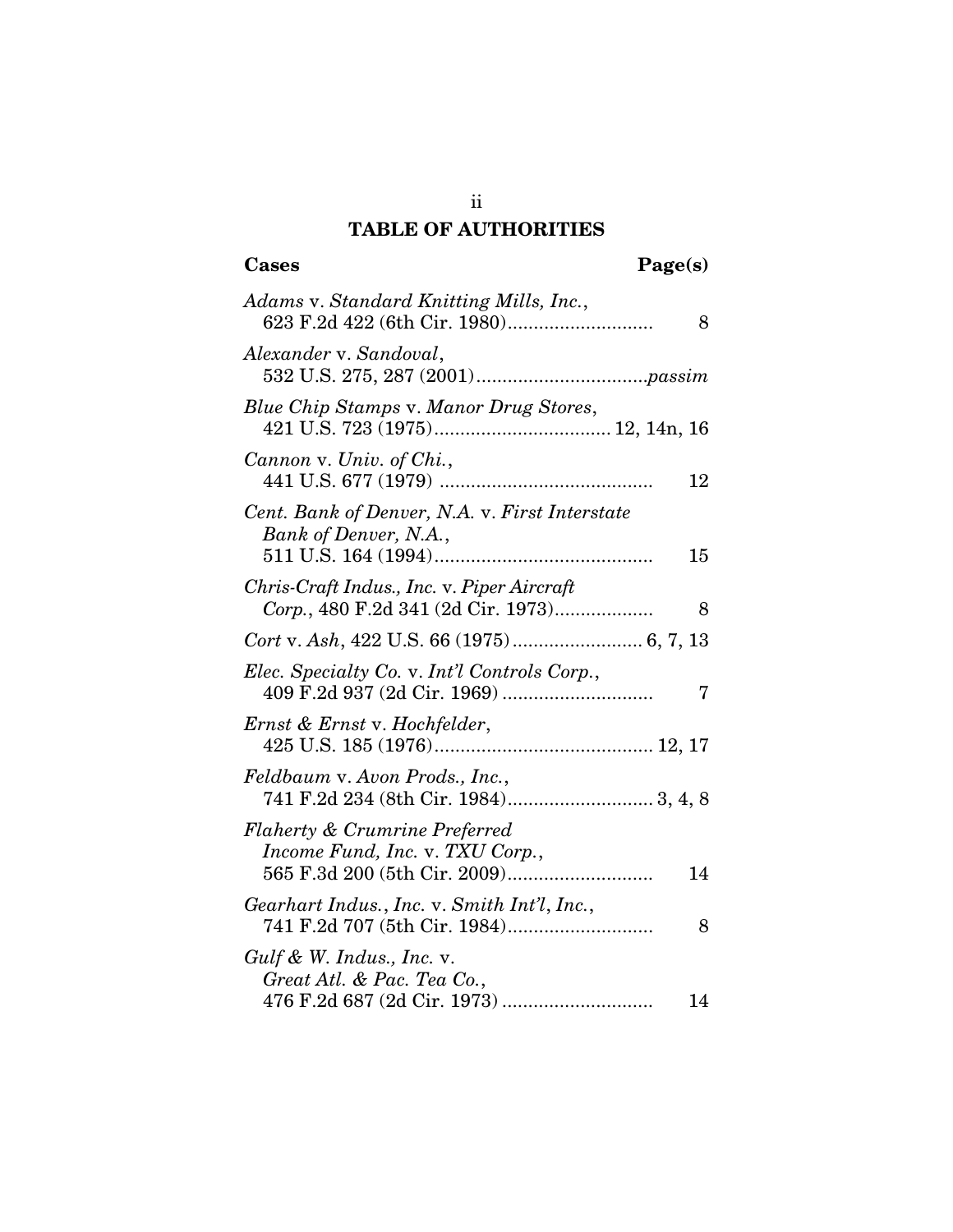### TABLE OF AUTHORITIES—Continued

| Herman & MacLean v. Huddleston,                                | 12 |
|----------------------------------------------------------------|----|
| Ind. Nat'l Bank v. Mobil Oil Corp.,                            | 8  |
| In re Trulia, Inc. Stockholder Litig.,                         | 19 |
| In re Walgreen Co. Stockholder Litig.,                         | 19 |
| Jesner v. Arab Bank, PLC,                                      | 6  |
| J.I. Case Co. v. Borak,                                        | 6  |
| Johnson v. Interstate Mgmt. Co.,                               | 6  |
| Kardon v. Nat'l Gypsum Co.,<br>69 F. Supp. 512 (E.D. Pa. 1946) | 13 |
| Lampf, Pleva, Lipkind, Prupis &<br>Petigrow v. Gilbertson,     | 16 |
| Merrill Lynch, Pierce, Fenner & Smith, Inc. v.                 | 12 |
| Musick, Peeler & Garrett v. Emp'rs Ins. of                     | 11 |
| Piper v. Chris-Craft Industries, Inc.,                         |    |
| Plaine v. McCabe,                                              | 8  |

iii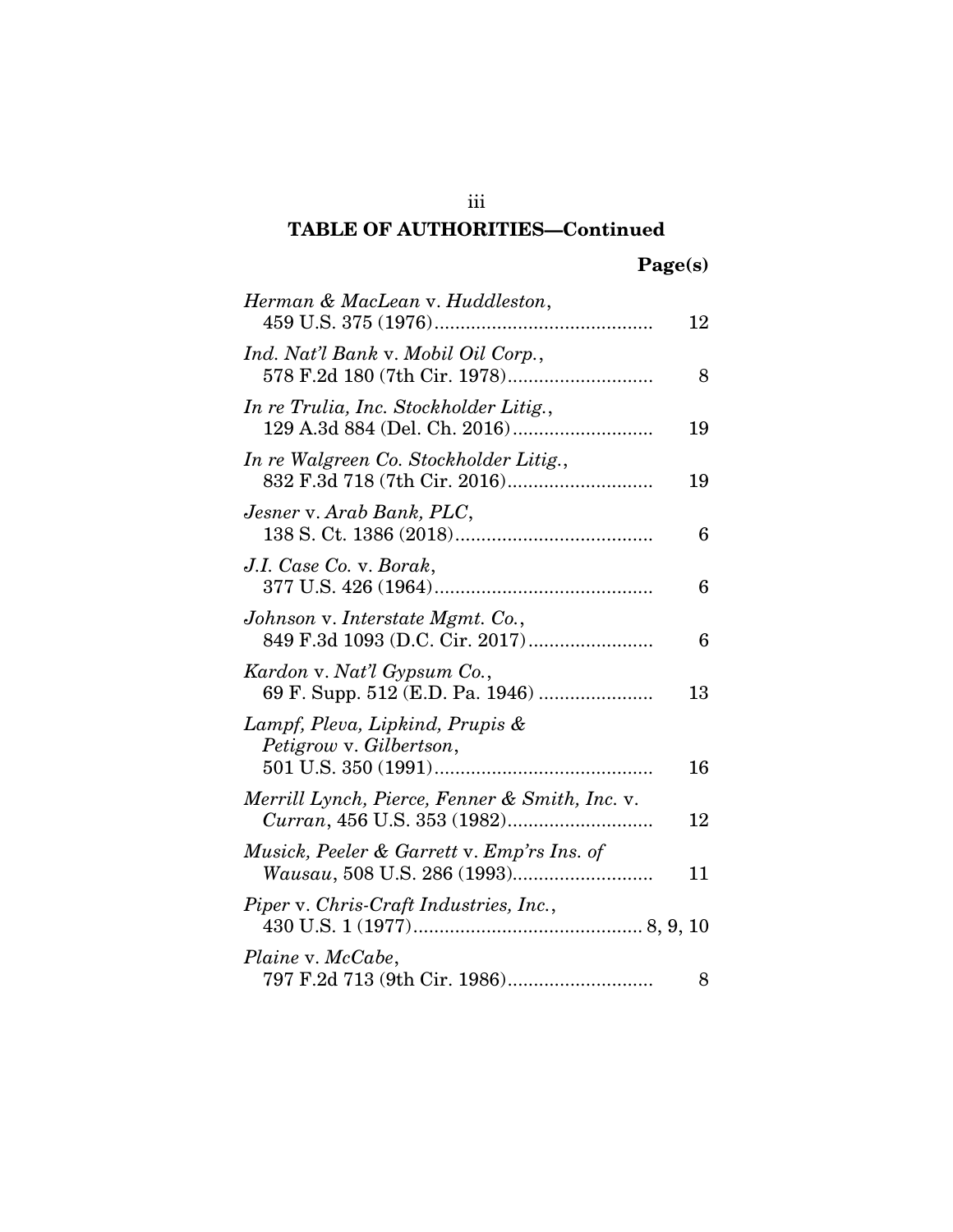### iv TABLE OF AUTHORITIES—Continued

| Polinsky v. MCA Inc.,<br>8                                                   |
|------------------------------------------------------------------------------|
| Smallwood v. Pearl Brewing Co.,<br>489 F.2d 579 (5th Cir. 1974) 7-8, 14, 14n |
| Sosa v. Alvarez-Machain,<br>6                                                |
| Staffin v. Greenberg,<br>8                                                   |
| Stoneridge Inv. Partners, LLC v.<br>Scientific-Atlanta, Inc.,<br>16          |
| Stull v. Bayard,                                                             |
| Superintendent of Ins. v.<br>Bankers Life & Cas. Co.,<br>13                  |
| Tellabs, Inc. v. Makor Issues & Rights, Ltd.,<br>17                          |
| Touche Ross & Co. v. Redington,                                              |
| Transamerica Mortgage Advisors, Inc.                                         |
| Unite Here Local 355 v. Mulhall,<br>6                                        |
| Ziglar v. Abbasi,                                                            |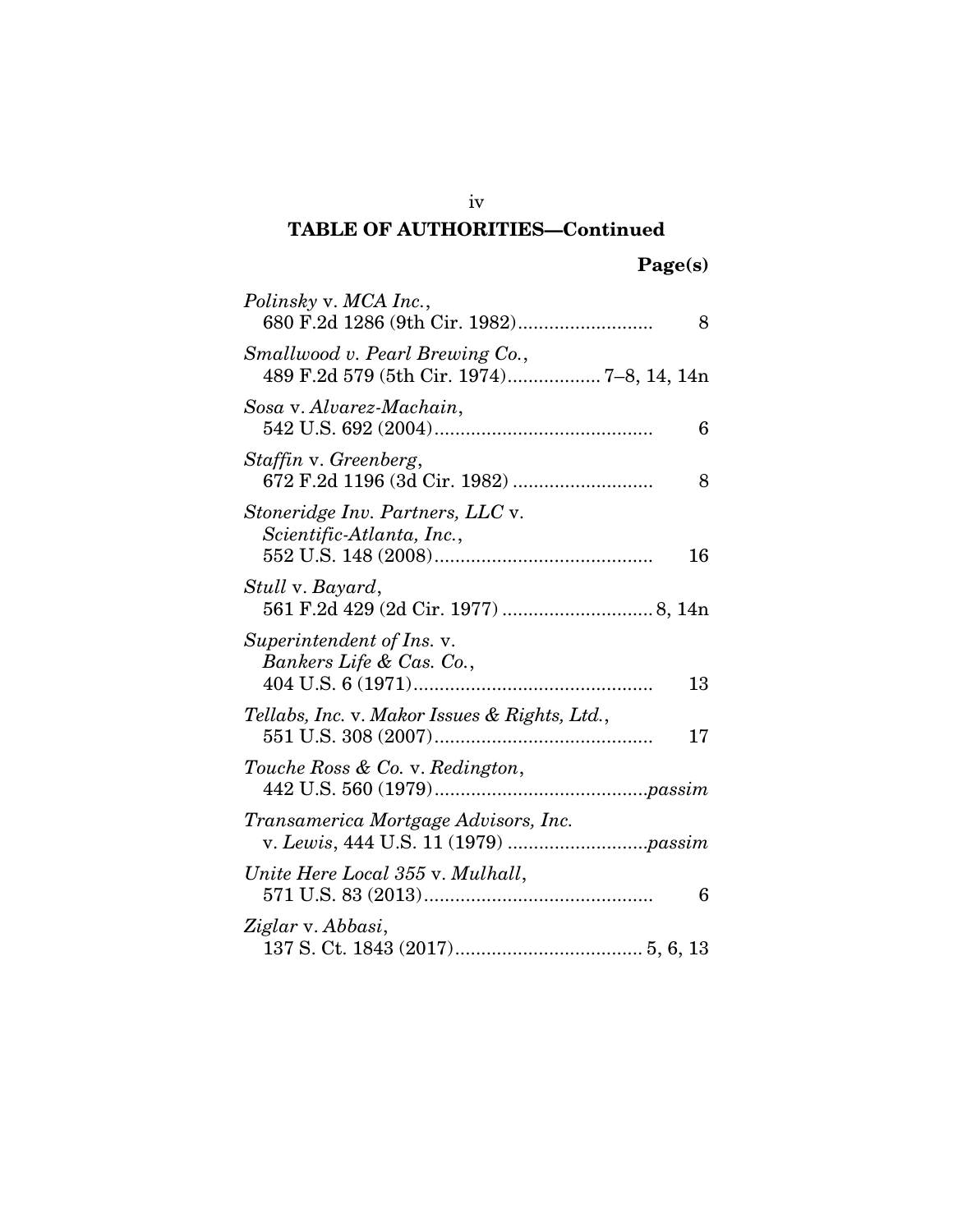### **TABLE OF AUTHORITIES-Continued**

### **Statutes and Rules**

### Page(s)

| 20 |
|----|
| 11 |
| 11 |
| 11 |
| 11 |
|    |
|    |
| 11 |
|    |
| 11 |
| 11 |
| 11 |
| 17 |
|    |
|    |
|    |

### **Other Authorities**

| Cain, Matthew D., et al., The Shifting Tides of<br>Merger Litigation, 71 VAND. L. REV. 603 | 20 |
|--------------------------------------------------------------------------------------------|----|
| CORNERSTONE RESEARCH, SECURITIES CLASS<br>ACTION SETTLEMENTS: 2012 REVIEW AND              |    |

 $\mathbf{V}$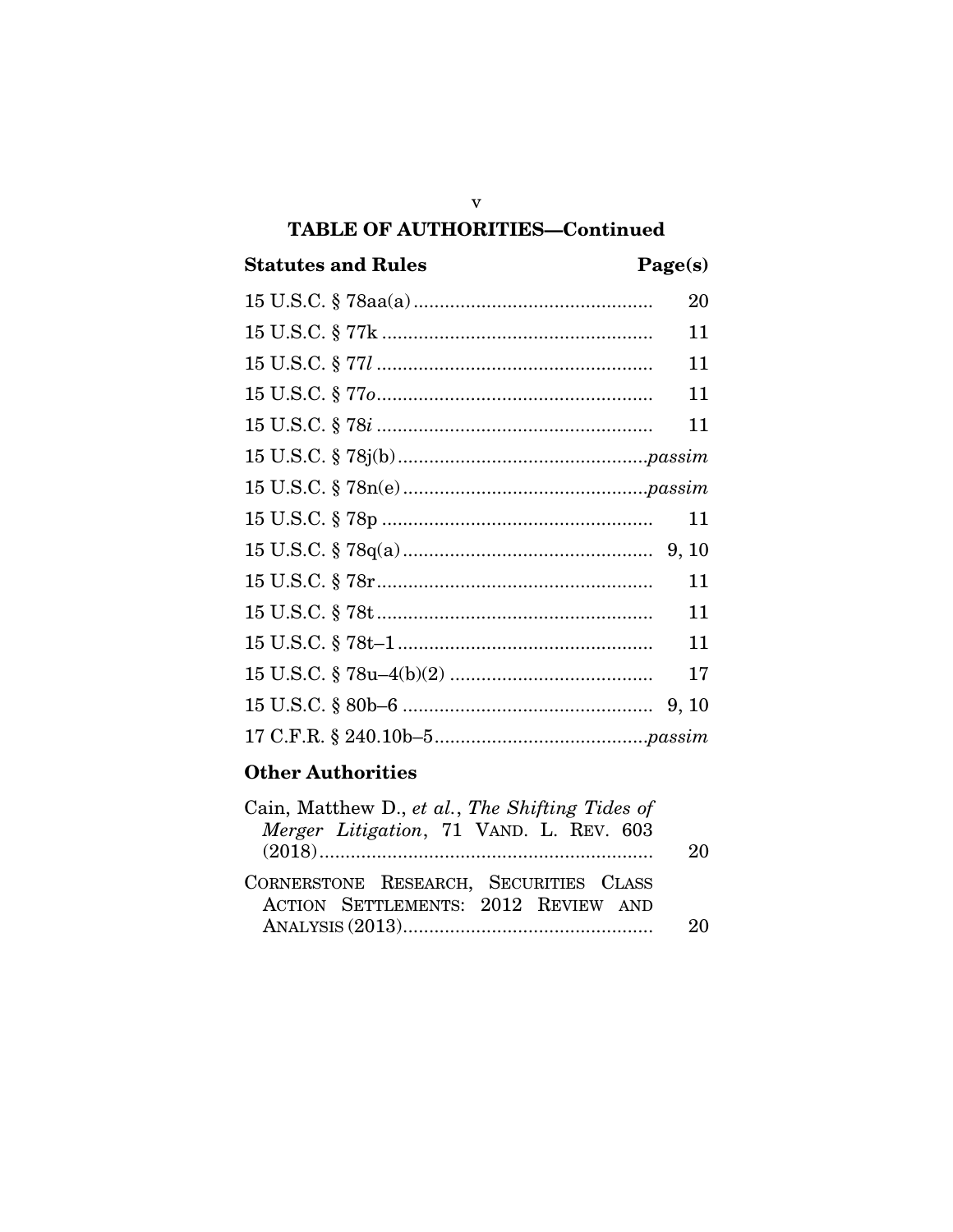### vi TABLE OF AUTHORITIES—Continued

### Page(s)

| CORNERSTONE RESEARCH, SHAREHOLDER LITI-<br>GATION INVOLVING ACQUISITIONS OF PUBLIC<br>COMPANIES: REVIEW OF 2017 M&A LITIGATION |     |
|--------------------------------------------------------------------------------------------------------------------------------|-----|
|                                                                                                                                |     |
| Grundfest, Joseph A., Damages and Reliance<br>Under Section 10(b) of the Exchange Act, 69                                      |     |
|                                                                                                                                | 15n |
|                                                                                                                                | 17  |
|                                                                                                                                |     |
| Johnson, Jennifer J., Securities Class Actions<br><i>in State Court</i> , 80 U. CIN. L. REV. 349, 371                          |     |
|                                                                                                                                | 18  |
|                                                                                                                                | 11  |
| U.S. CHAMBER INSTITUTE FOR LEGAL REFORM, A<br>RISING THREAT: THE NEW CLASS ACTION<br>RACKET THAT HARMS INVESTORS AND THE       |     |
| U.S. CHAMBER INSTITUTE FOR LEGAL REFORM, THE<br>TRIAL LAWYERS' NEW MERGER TAX (2012) 18, 21                                    |     |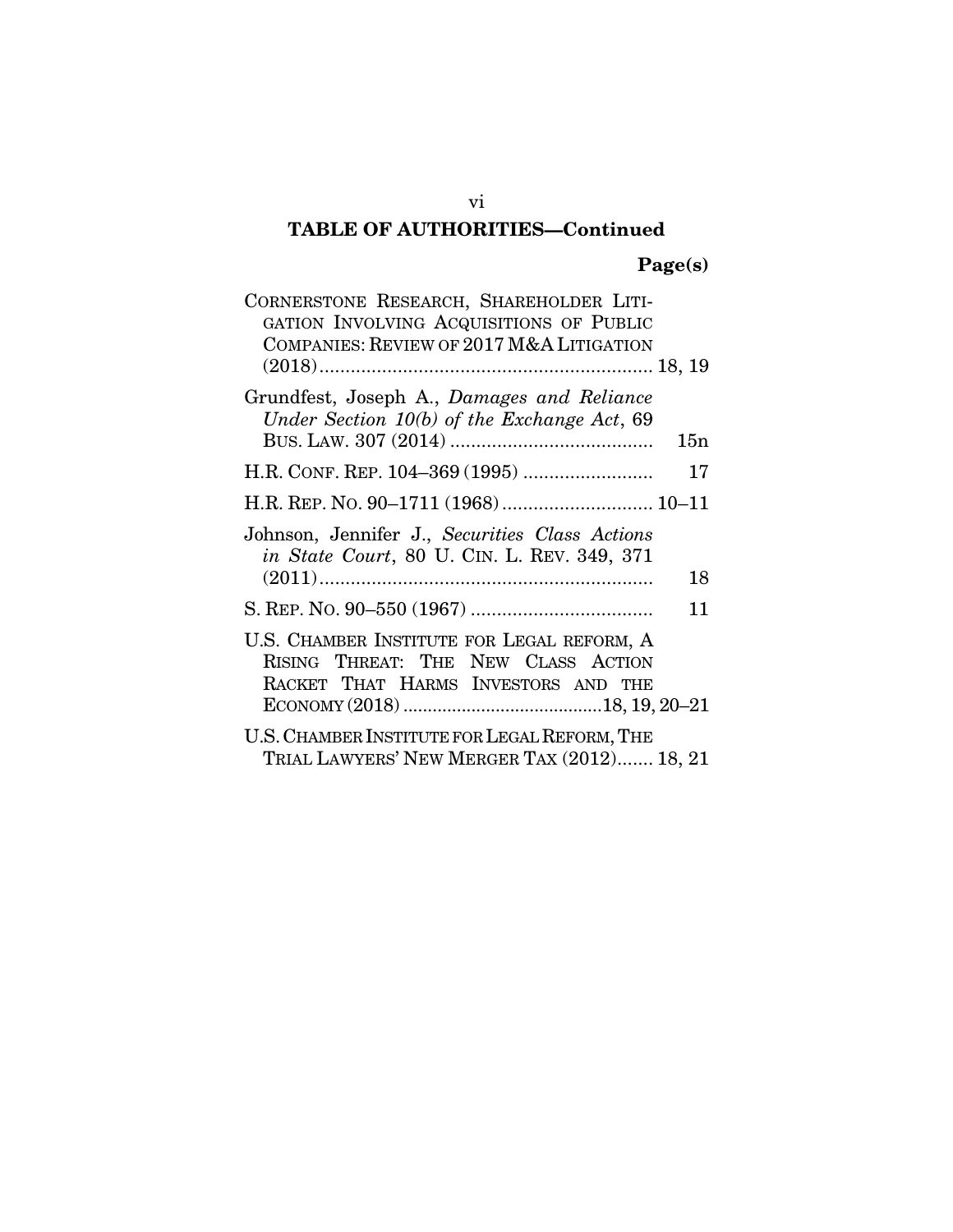### IN THE Supreme Court of the United States

———— No. 18–459 ————

EMULEX CORPORATION, ET AL., *Petitioners,* 

v.

GARY VARJABEDIAN AND JERRY MUTZA, *Respondents.* 

————

On Petition for a Writ of Certiorari to the United States Court of Appeals for the Ninth Circuit

————

#### BRIEF FOR THE CHAMBER OF COMMERCE OF THE UNITED STATES OF AMERICA AS *AMICUS CURIAE* IN SUPPORT OF PETITIONERS

#### INTEREST OF *AMICUS CURIAE*<sup>1</sup>

————

The Chamber of Commerce of the United States of America is the world's largest business federation. It represents 300,000 direct members, and indirectly

 <sup>1</sup> No counsel for any party authored this brief in whole or in part, and no person or entity, other than *amicus curiae*, its members, or its counsel contributed money to fund the brief's preparation or submission. Counsel of record for the parties received notice at least ten days before the due date of *amicus*'s intent to file this brief, and all parties have consented to the filing of this brief.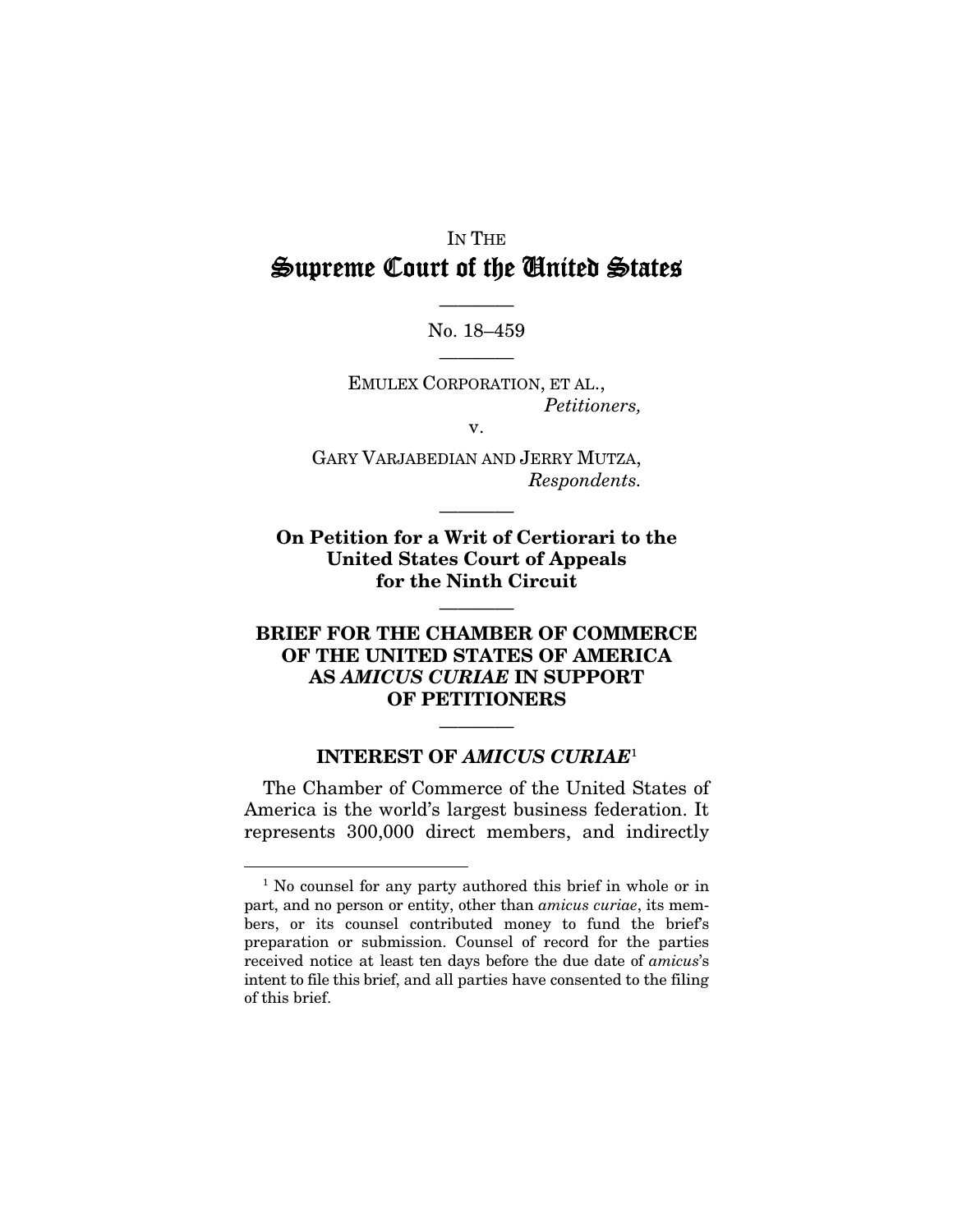represents an underlying membership of more than three million companies and professional organizations of every size, in every industry sector, and from every region of the United States. An important function of the Chamber is to represent the interests of its members in matters before Congress, the Executive Branch, and the courts. To that end, the Chamber regularly files briefs as *amicus curiae* in cases that raise issues of concern to the nation's business community, including cases under the federal securities laws.

The Chamber has a strong interest in this case because private securities class action litigation imposes a significant burden on its members and adversely affects their access to capital markets. In particular, its members frequently engage in mergers and acquisitions transactions. As a result, they face precisely the sorts of lawsuits that now invariably attend such transactions—including lawsuits brought in federal court under provisions of the federal securities laws, such as Section 14(e) of the Securities Exchange Act of 1934, the provision at issue here. By holding that private claims under Section 14(e) may be pleaded and proven by meeting only a negligence standard instead of a scienter standard, the decision below threatens to increase the litigation burdens faced by the Chamber's members. This case presents an appropriate opportunity for the Court to address that holding, and, indeed, for the Court to decide whether Section 14(e) affords any basis for private litigation at all.

#### SUMMARY OF ARGUMENT

The petition is absolutely right that there is a flatout circuit split on the question of what state of mind is required to plead and prove a private claim for damages under Section 14(e) of the Securities Exchange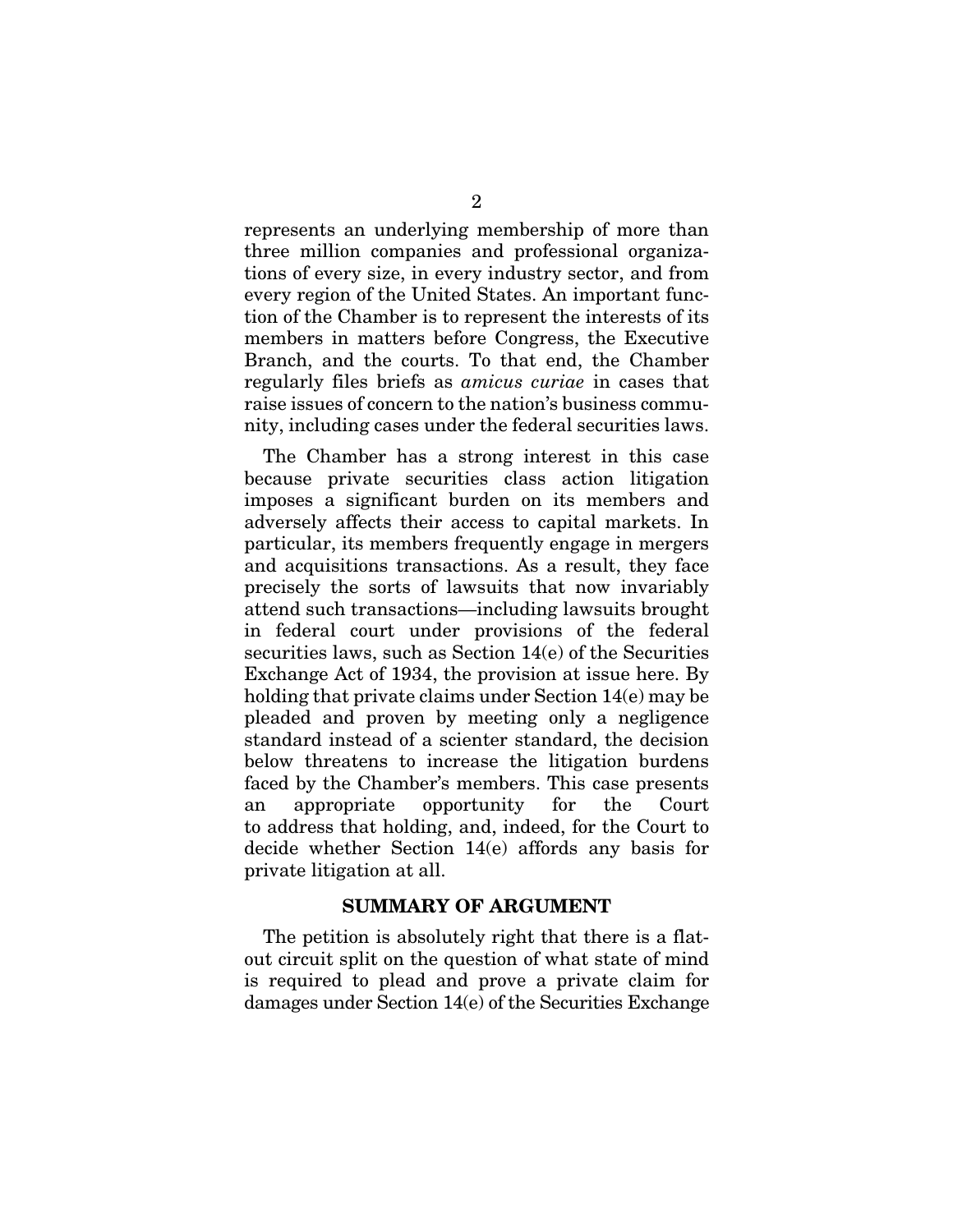Act of 1934. In the decision below, the Ninth Circuit held that negligence sufficed. Pet. App. 2a, 20a. At least six other circuits—the Second, Third, Fifth, Sixth, Eighth, and Eleventh—disagree and require scienter. Pet. App. 10a–15a, 20a; Pet. 12–14; *Feldbaum* v. *Avon Prods., Inc.*, 741 F.2d 234, 237 (8th Cir. 1984).

Subsumed within that question, however, is an even more fundamental issue that the Court should grant certiorari to address: whether a private right of action under Section 14(e) even exists *at all*. Pet. 20. Section 14(e) contains no private right, not even a hint of one. And when it comes to inferring private rights, this Court "swor[e] off the habit of venturing beyond Congress's intent" some four decades ago, and has repeatedly rebuffed "invitation[s] to have one last drink" ever since. *Alexander* v. *Sandoval*, 532 U.S. 275, 287 (2001). In inferring a private right under Section 14(e), the courts of appeals have simply ignored this Court's post-1975 precedents on private rights of action. Those precedents foreclose any recognition of a private right under Section 14(e).

For this Court to recognize that Congress created no private right of action under Section 14(e) would not, as a practical matter, substantially alter the status quo before the decision below. Tendering shareholders could still pursue claims of fraud under Section 10(b) and Rule 10b–5, which require scienter. Beyond this, as the tortuous history of Section 10(b) and Rule 10b– 5 illustrates, inferring a private right under Section 14(e) could once again require this Court repeatedly to guess what Congress's hypothetical intent would have been in defining the scope of a cause of action Congress never intended to create—an awkward and difficult task, to say the least.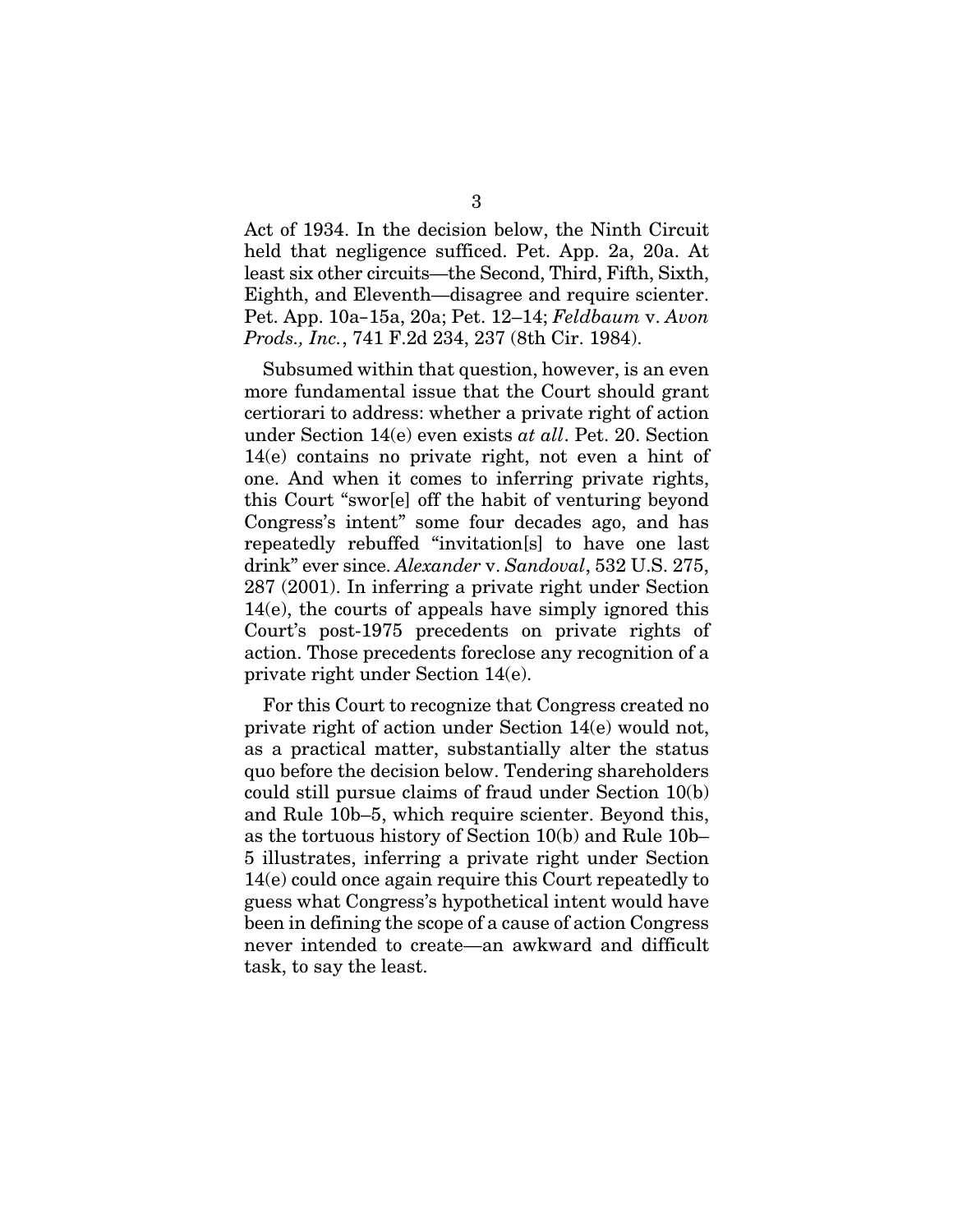In any event, regardless of the ground upon which the Court may decide it, this case is unquestionably an important one. The difference between negligence and scienter matters a great deal in securities litigation. Reducing the state-of-mind requirement to negligence makes cases harder to dismiss, and thus increases their settlement value significantly. In turn, that has the effect of substantially increasing the costs faced by American companies when they engage in mergers and acquisitions transactions that involve tender offers transactions of great importance to the American economy. Whether or not it chooses to decide whether a Section 14(e) private right should exist, the Court should hear this case.

#### ARGUMENT

### I. THE DECISION BELOW CONFLICTS WITH THE DECISIONS OF SIX OTHER CIRCUITS ON WHETHER ANY IMPLIED RIGHT OF ACTION UNDER SECTION 14(e) MAY BE BASED MERELY UPON NEGLIGENCE.

The Ninth Circuit acknowledged that it "part[ed] ways from [its] colleagues in five other circuits by holding "that Section 14(e) of the Exchange Act" imposes a negligence standard." Pet. 20a. And indeed, as both the Ninth Circuit and petitioners explain at length, decisions from the Second, Third, Fifth, Sixth, and Eleventh Circuits all require scienter—and thus directly conflict with the decision below. Pet. App. 10a–15a, 20a; Pet. 12–14. There is yet even another circuit in conflict—the Eighth, which has held that "some element of deception or misrepresentation"— "'intentional ... conduct designed to deceive or defraud investors'"—"is essential to a valid Section 14(e) claim." *Feldbaum*, 741 F.2d at 237.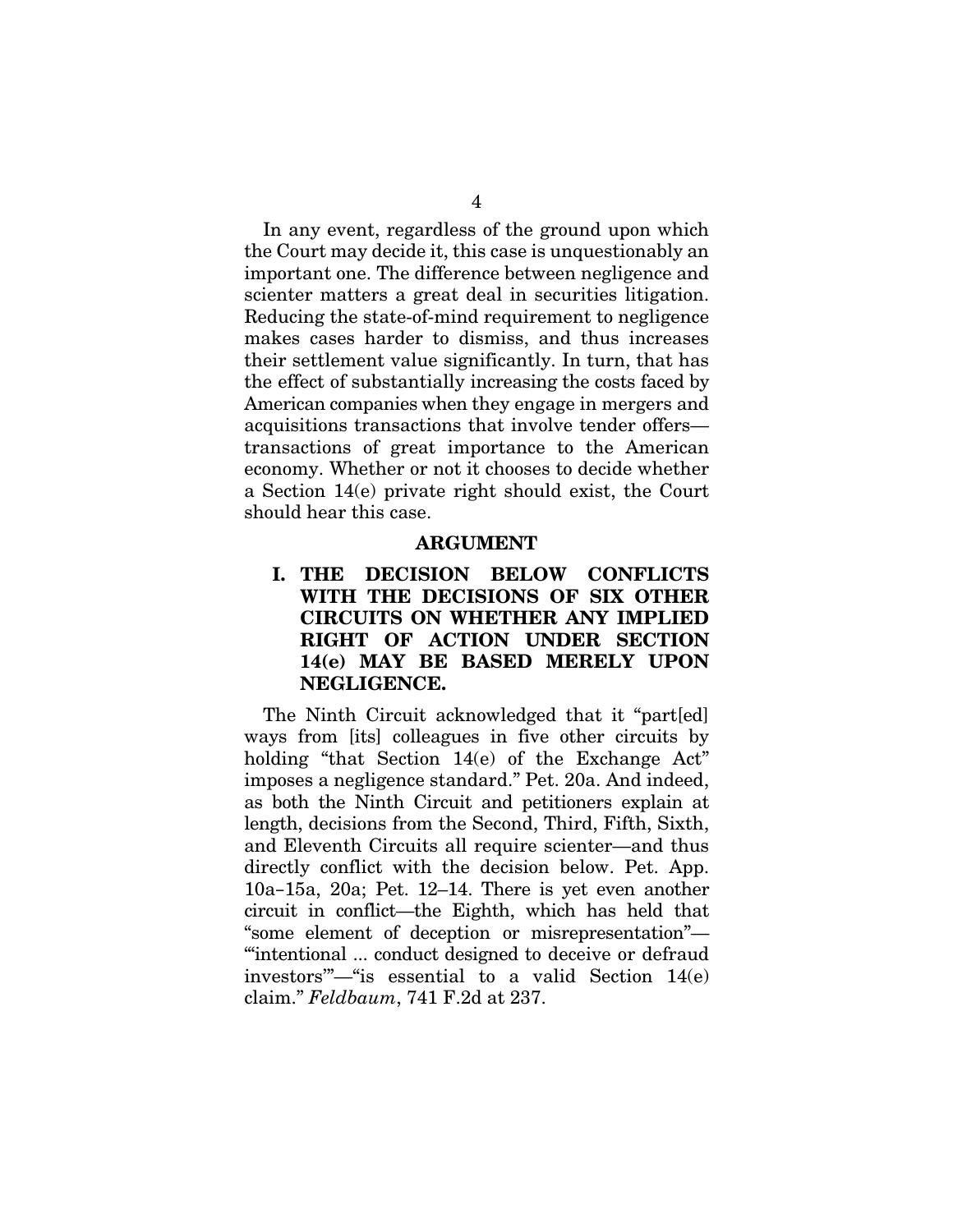For the reasons explained in the petition, this seven-circuit split, without more, urgently necessitates this Court's review.

### II. THE DECISION BELOW, BY RECOGNIZ-ING A PRIVATE RIGHT OF ACTION UNDER SECTION 14(e), CONFLICTS WITH THIS COURT'S PRIVATE-RIGHT JURISPRUDENCE.

But there is another reason why the Court should hear this case. The Ninth Circuit's holding, and those of other circuits recognizing a private right of action under Section 14(e), contravene over four decades of decisions of this Court governing the judicial creation of private rights of action—decisions that make clear that "[i]f the statute itself does not 'displa[y] an intent' to create 'a private remedy,' then 'a cause of action does not exist and courts may not create one, no matter how desirable that might be as a policy matter, or how compatible with the statute.'" *Ziglar* v. *Abbasi*, 137 S. Ct. 1843, 1856 (2017) (quoting *Sandoval*, 532 U.S. at 286–87). Section 14(e) contains no express right of action in its text, and nothing in the statute otherwise suggests any Congressional intent to create such a right. The Court should grant certiorari to conform the lower courts' treatment of Section 14(e) to the law this Court has long pronounced on private rights of action.

#### A. Since 1975, this Court has made clear that private rights of action may not be inferred without an indication of Congressional intent.

"In the mid-20th century, ... the Court assumed it to be a proper judicial function to 'provide such remedies as are necessary to make effective' a statute's purpose," and so, "as a routine matter with respect to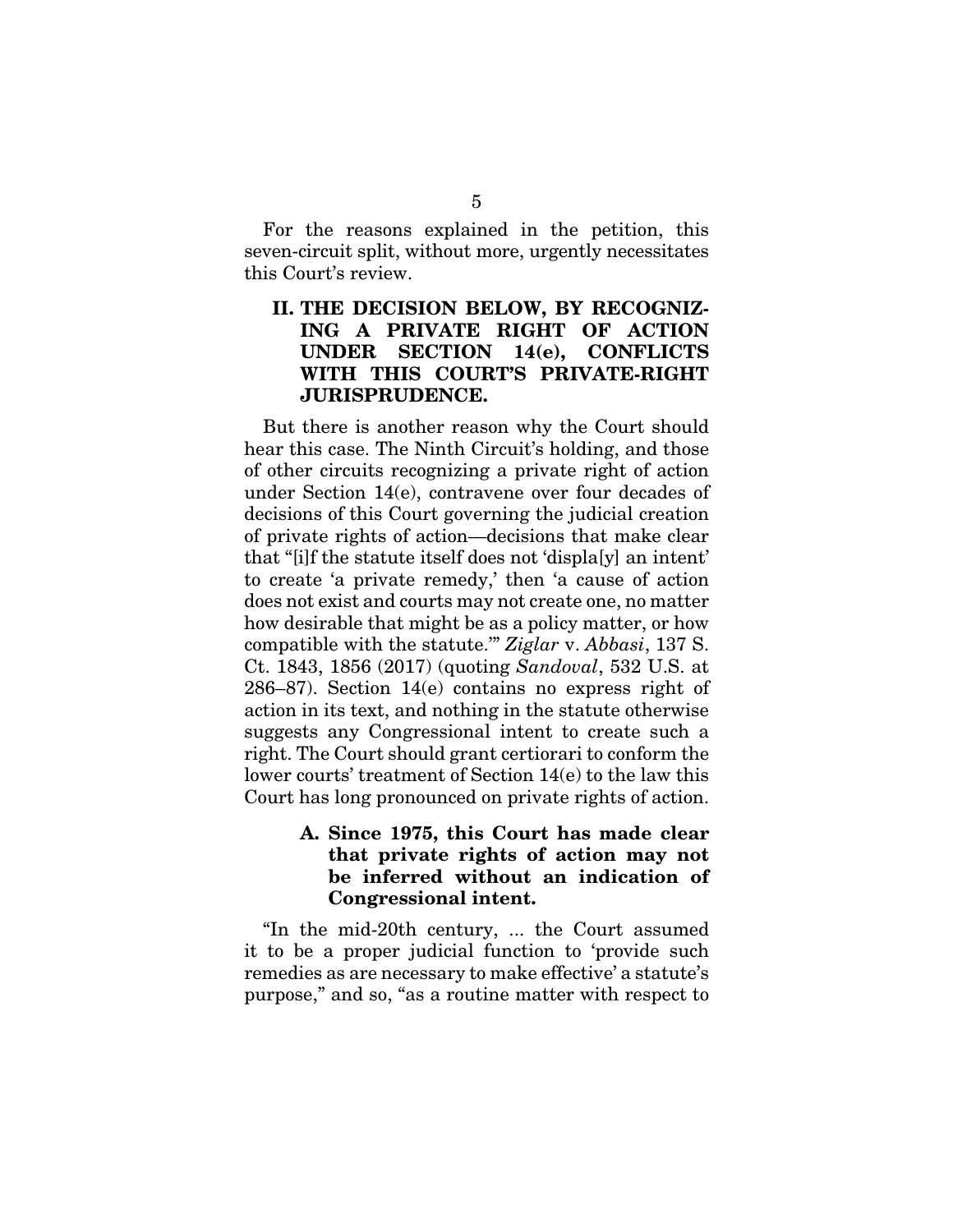statutes, the Court would imply causes of action not explicit in the statutory text itself." *Abbasi*, 137 S. Ct. at 1855 (quoting *J.I. Case Co.* v. *Borak*, 377 U.S. 426, 433 (1964)). But the Court has taken far "more restrictive views on private rights of action in recent decades." *Unite Here Local 355* v. *Mulhall*, 571 U.S. 83, 85 (2013) (Breyer, J., dissenting from dismissal of writ of certiorari as improvidently granted). "The high-water mark for implied causes of action came in the period before [this] Court's 1975 decision in *Cort*  v. *Ash*"—but ever since then, the "Court has been very hostile to implied causes of action." *Johnson* v. *Interstate Mgmt. Co.*, 849 F.3d 1093, 1097 (D.C. Cir. 2017) (Kavanaugh, J.); *see Cort* v. *Ash*, 422 U.S. 66, 77–85 (1975).

The reason for this hostility is that "a decision to create a private right of action is one better left to legislative judgment in the great majority of cases"—a point that this Court has "'recently and repeatedly'" emphasized in numerous "precedents [that] cast doubt on the authority of courts to extend or create private causes of action." *Jesner* v. *Arab Bank, PLC*, 138 S. Ct. 1386, 1402 (2018) (quoting *Sosa* v. *Alvarez-Machain*, 542 U.S. 692, 727 (2004)). Indeed, "when a party seeks to assert an implied cause of action under a federal statute, separation-of-powers principles are or should be central to the analysis." *Abassi*, 137 S. Ct. at 1857. And because "[d]eciding that, henceforth, persons like A who engage in certain conduct will be liable to persons like B is, in every meaningful sense, just like enacting a new law," "the right answer" as to who should do that "'most often will be Congress.'" *Jesner*, 138 S. Ct. at 1413 (Gorsuch, J., concurring in part and concurring in the judgment; quoting *Abassi*, 137 S. Ct. at 1857).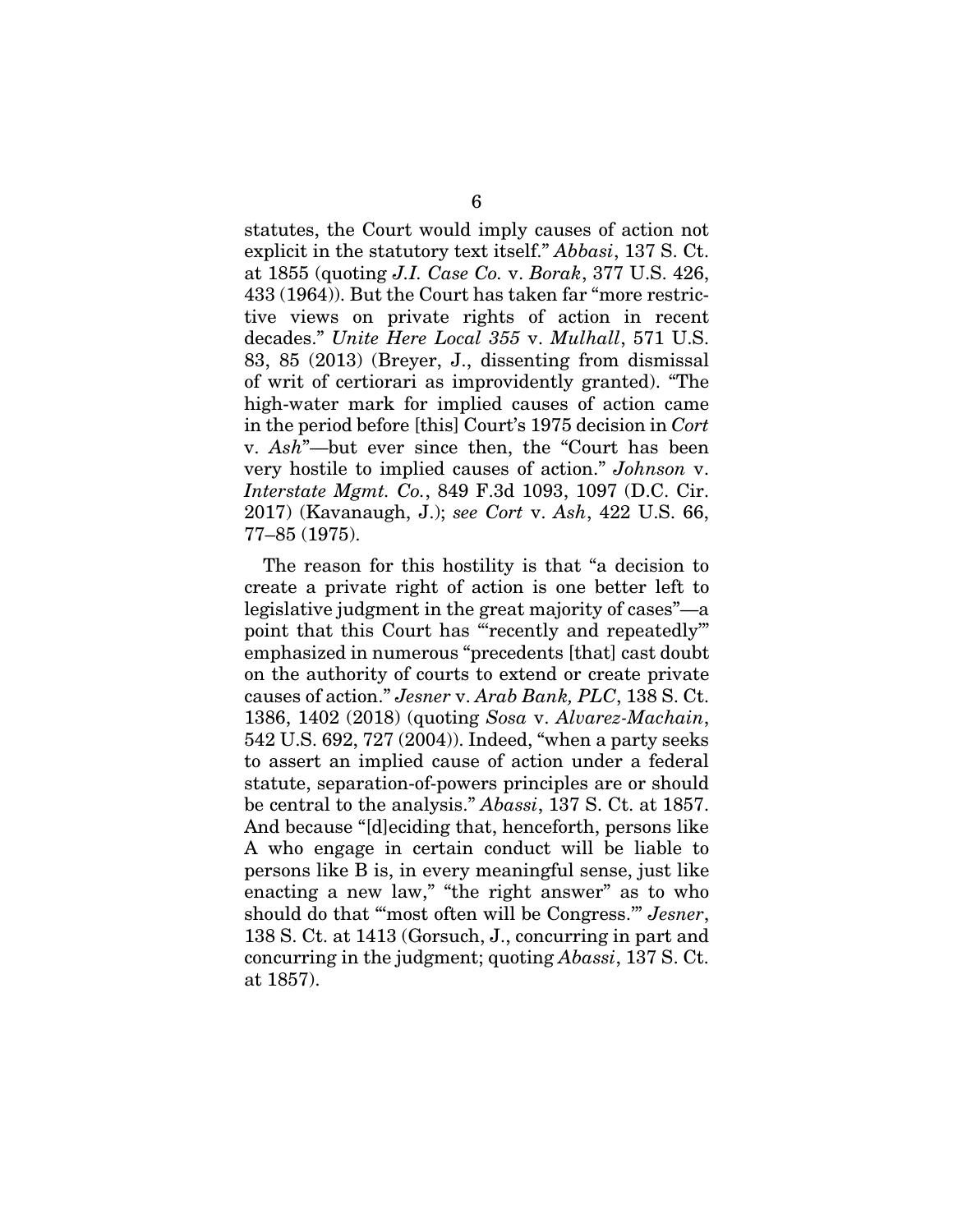Accordingly, under the approach the Court has taken toward inferring rights of action for over four decades now, "[t]he judicial task is to interpret the statute Congress has passed to determine whether it displays an intent to create not just a private right but also a private remedy." *Sandoval*, 532 U.S. at 286. Thus, "what must ultimately be determined is whether Congress intended to create the private remedy asserted, as [the Court's] decisions have made clear." *Transamerica Mortgage Advisors, Inc.* v. *Lewis*, 444 U.S. 11, 15–16 (1979). "Statutory intent on this latter point is determinative," for "[w]ithout it, a cause of action does not exist and courts may not create one, no matter how desirable that might be as a policy matter." *Sandoval*, 532 U.S. at 286–87.

#### B. There is no basis to infer a private right under Section 14(e).

Under these standards, the Ninth Circuit's recognition of a private right of action under Section 14(e) is erroneous, and this Court should grant certiorari to hold precisely that.

The Ninth Circuit is one of several courts of appeals that have inferred a right of action under Section 14(e)—but not one of those courts has properly applied this Court's post-*Cort* v. *Ash* case law to Section 14(e). The circuits that initially inferred a private right of action under that section did so not long before the "*ancien regime* ... for discerning and defining causes of action" fell in 1975. *Sandoval*, 532 U.S. at 287. These courts simply *assumed*, without analysis, that such a private right existed, and went straight to the question of identifying who had standing to assert it. *See*, *e.g.*, *Elec. Specialty Co.* v. *Int'l Controls Corp.*, 409 F.2d 937, 946 (2d Cir. 1969); *Smallwood v. Pearl Brewing Co.*, 489 F.2d 579, 595–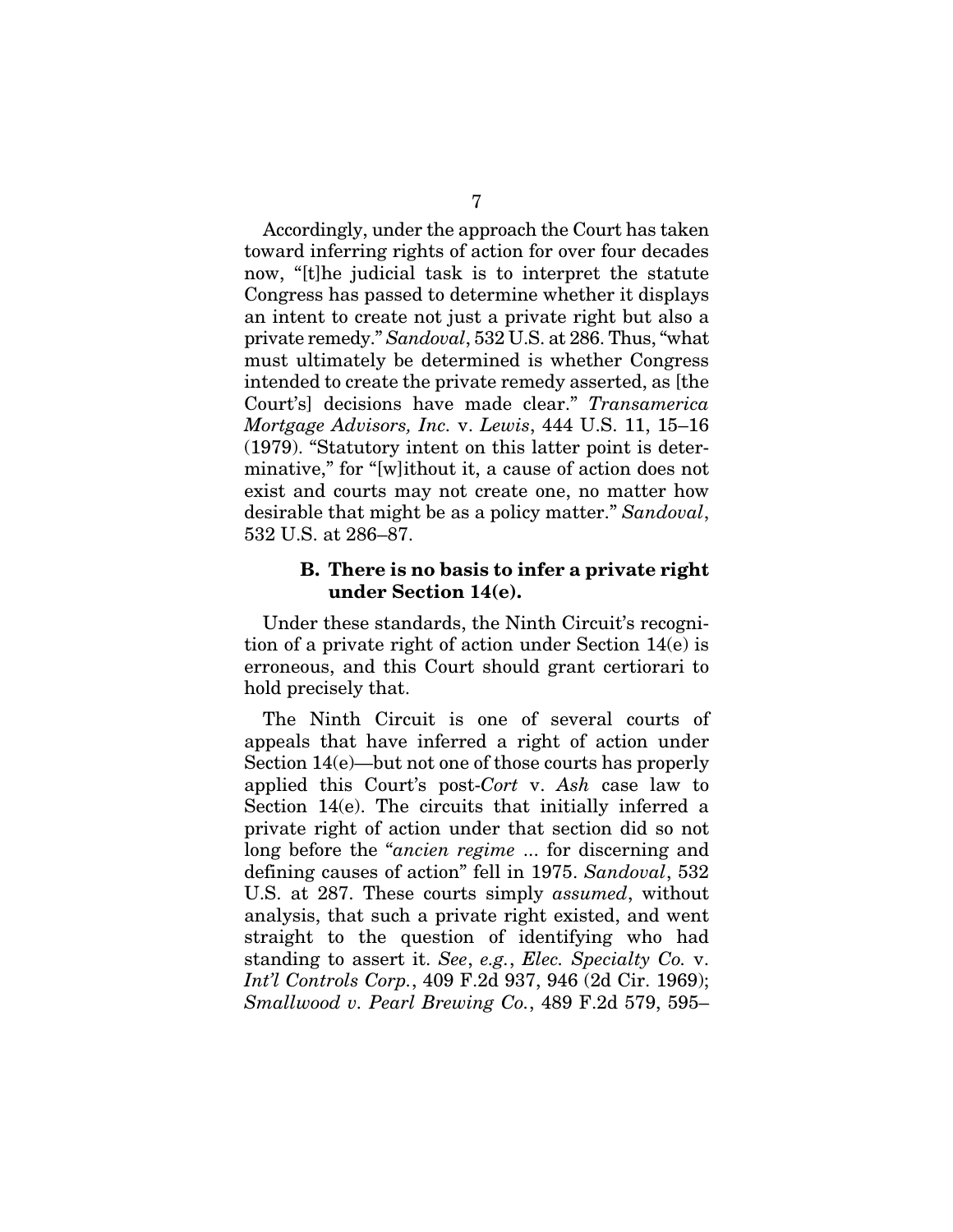96 (5th Cir. 1974). In keeping with the law at the time, these courts saw "no need to try to discover 'supposed legislative intent.'" *Chris-Craft Indus., Inc.* v. *Piper Aircraft Corp.*, 480 F.2d 341, 361 (2d Cir. 1973).

But even after 1975, the courts of appeals failed to come to grips with the changed law governing private rights of action. They continued to "allow[] suits for private enforcement of section 14(e)"—and did so "without extensive discussion." *Plaine* v. *McCabe*, 797 F.2d 713, 717 n.7 (9th Cir. 1986). The courts of appeals simply assumed, or continued to assume, the existence of a right of action under Section 14(e) in favor of shareholders without *any* analysis under this Court's cases *at all*. *See*, *e.g*., *Gearhart Indus.*, *Inc.* v. *Smith Int'l*, *Inc.*, 741 F.2d 707, 714 (5th Cir. 1984); *Feldbaum*  v. *Avon Prods., Inc.*, 741 F.2d 234, 236–38 (8th Cir. 1984); *Polinsky* v. *MCA Inc.*, 680 F.2d 1286, 1290–91 (9th Cir. 1982); *Staffin* v. *Greenberg*, 672 F.2d 1196, 1201–07 (3d Cir. 1982); *Adams* v. *Standard Knitting Mills, Inc.*, 623 F.2d 422, 430–31 (6th Cir. 1980); *Ind. Nat'l Bank* v. *Mobil Oil Corp.*, 578 F.2d 180, 184–85 (7th Cir. 1978); *Stull* v. *Bayard*, 561 F.2d 429, 432 (2d Cir. 1977).

Had these courts correctly conducted the analysis they elided, they would have concluded that, under this Court's precedents, no basis exists for inferring a private right of action under Section 14(e). In *Piper*  v. *Chris-Craft Industries, Inc.*, 430 U.S. 1, 24–42 (1977), the Court held that no implied right of action existed in favor of defeated tender offerors under Section 14(e). The Court in *Piper* expressly "limited" its "holding" to whether such offerors could sue, and "intimate[d] no view" on "[w]hether shareholderofferees ... have an implied cause of action under § 14(e)." *Id.* at 42 n.28. Still, the Court's reasoning in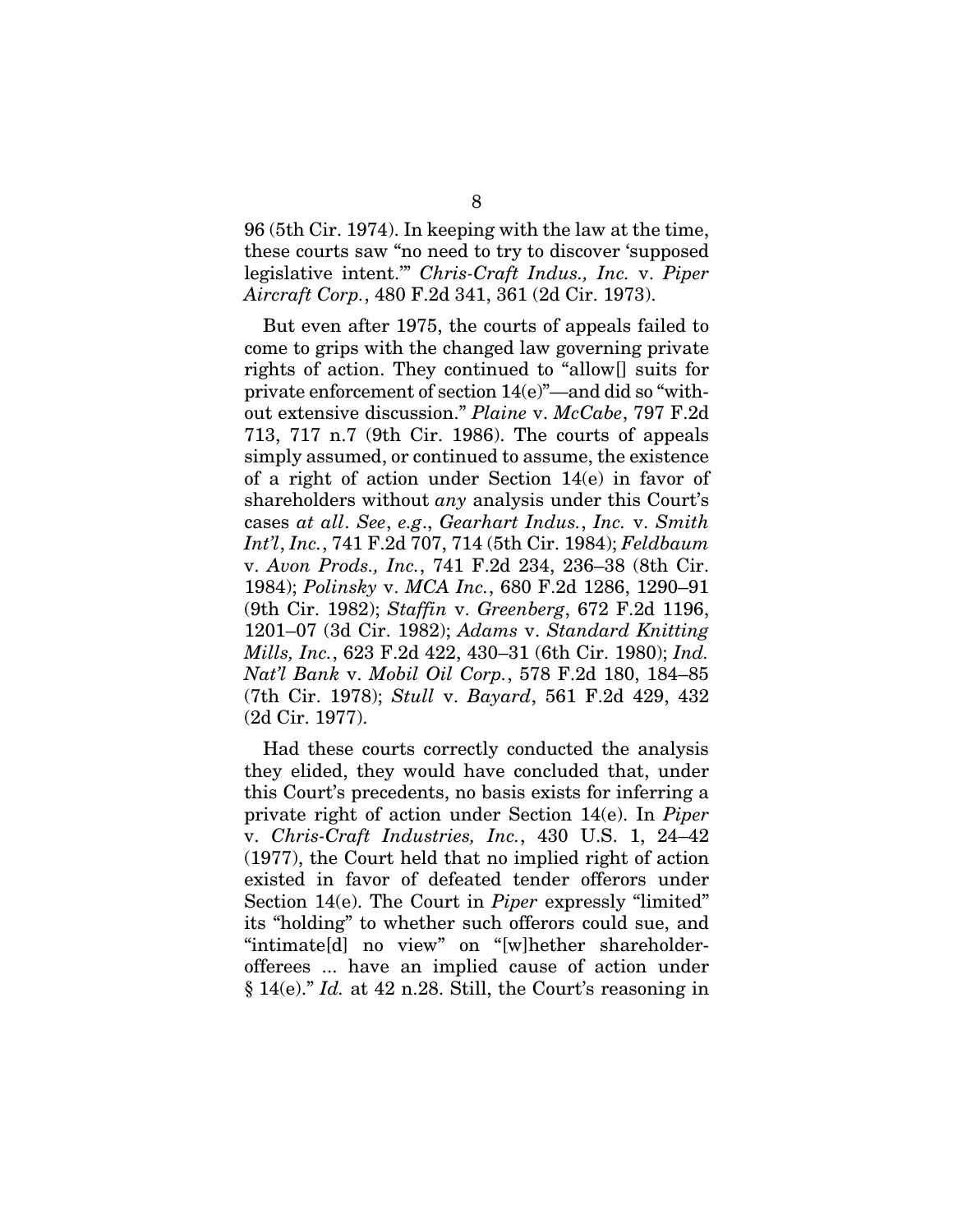*Piper*, along with its reasoning in later cases—in particular, *Touche Ross & Co.* v. *Redington*, 442 U.S. 560, 568–79 (1979), which found no private right for damages under Section 17(a) of the Exchange Act, and *Transamerica*, 444 U.S. at 19–24, which found no private right for damages under Section 206 of the Investment Advisers Act of 1940—plainly forecloses any recognition of a private right of action under Section 14(e).

In deciding whether a private right should be inferred, the judicial "task is limited solely to determining whether Congress intended to create the private right of action asserted by [the plaintiffs]. And as with any case involving the interpretation of a statute, [the] analysis must begin with the language of the statute itself." *Touche Ross*, 442 U.S. at 568. Section 14(e), on its face, "makes no provision whatever for a private cause of action." *Piper*, 430 U.S. at 24. It contains simply a prohibition—a prohibition against, among other things, making "untrue statement[s] of material fact, "omit[ting] to state ... material fact[s] necessary in order to make ... statements made ... not misleading," and "engag[ing] in any fraudulent, deceptive, or manipulative acts or practices," all "in connection with any tender offer or request or invitation for tenders." 15 U.S.C. § 78n(e). Thus, Section 14(e) "does not, by its terms, purport to create a private cause of action in favor of anyone." *Touche Ross*, 442 U.S. at 569. Section 14(e) "simply proscribes certain conduct, and does not in terms create or alter any civil liabilities." *Transamerica*, 444 U.S. at 19.

Nor does the fact that Section 14(e) proscribes certain conduct ("fraudulent activities 'in connection with any tender offer,'" *Piper*, 430 U.S. at 38 (quoting 15 U.S.C.  $\S 78n(e)$ , or the fact that it "protect[s] [a] class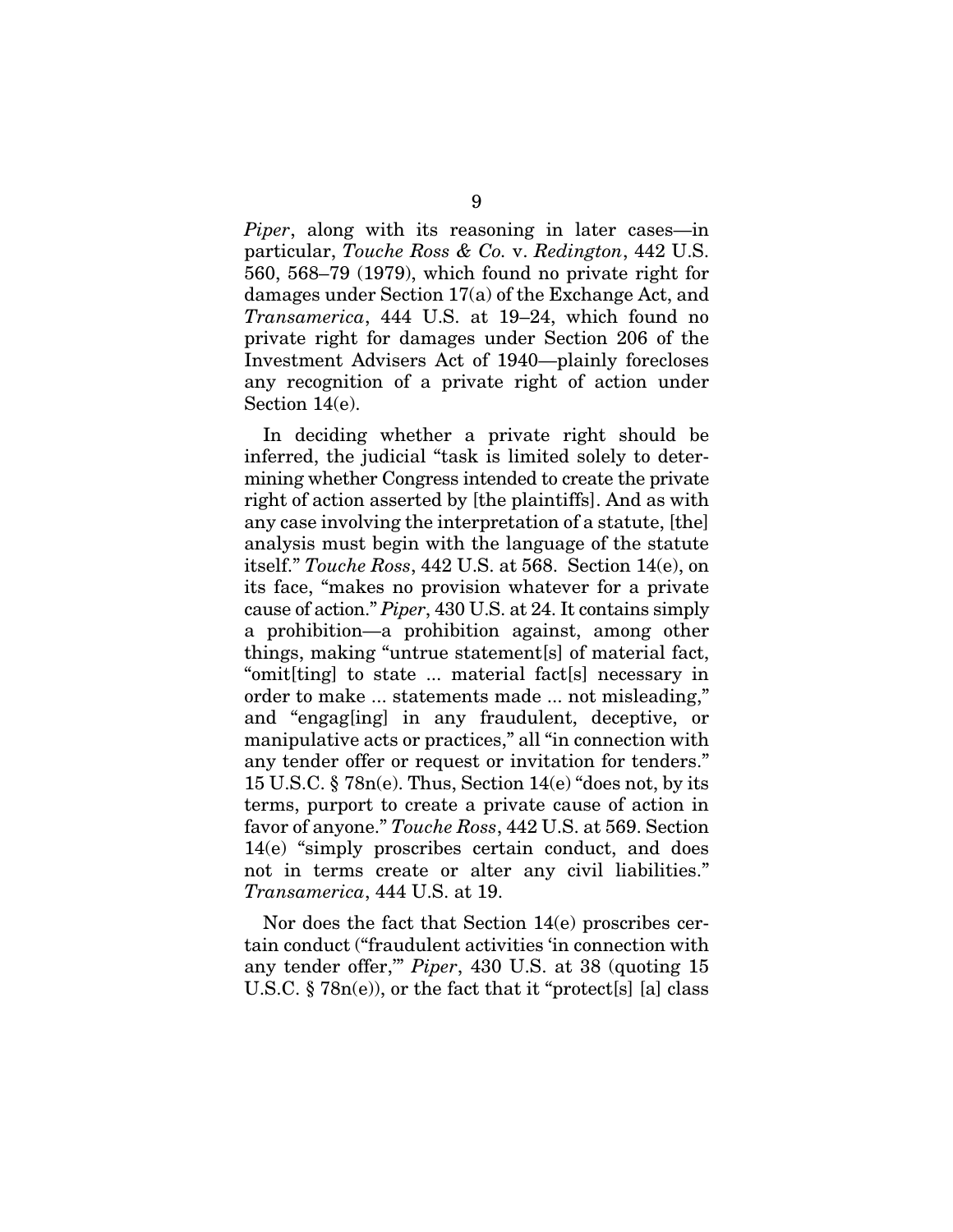of shareholder-offerees," *id.*, establish a private right of action. In *Transamerica*, Section 206 of the Investment Advisers Act similarly prohibited fraudulent conduct: Among other things, it "broadly proscribes fraudulent practices by investment advisers, making it unlawful for any investment adviser 'to employ any device, scheme, or artifice to defraud ... [or] to engage in any transaction, practice, or course of business which operates as a fraud or deceit upon any client or prospective client.'" 444 U.S. at 16 (quoting 15 U.S.C. § 80b–6). In addition, Section 206 protected a class of investor-victims; as the Court put it, "Section 206 of the Act here involved concededly was intended to protect the victims of the fraudulent practices it prohibited." *Transamerica*, 444 U.S. at 24.

None of that mattered. "[T]he mere fact that the statute was designed to protect advisers' clients does not require the implication of a private cause of action for damages on their behalf." *Id.*; *see also Touche Ross*, 442 U.S. at 578 ("the mere fact that § 17(a) was designed to provide protection for brokers' customers does not require the implication of a private damages action in their behalf"). The Court concluded: "The dispositive question remains whether Congress intended to create any such remedy. Having answered that question in the negative, our inquiry is at an end." *Transamerica*, 444 U.S. at 24.

The inquiry could indeed end here for Section 14(e) as well, but more can be said. The legislative history of the Williams Act of 1968, which added Section 14(e) to the Exchange Act, contains no suggestion that any members of Congress believed that the legislation they were enacting would create any right to sue. *See*, *e.g.*, *Piper*, 430 U.S. at 26–34 & n.20; H.R. REP. NO. 90–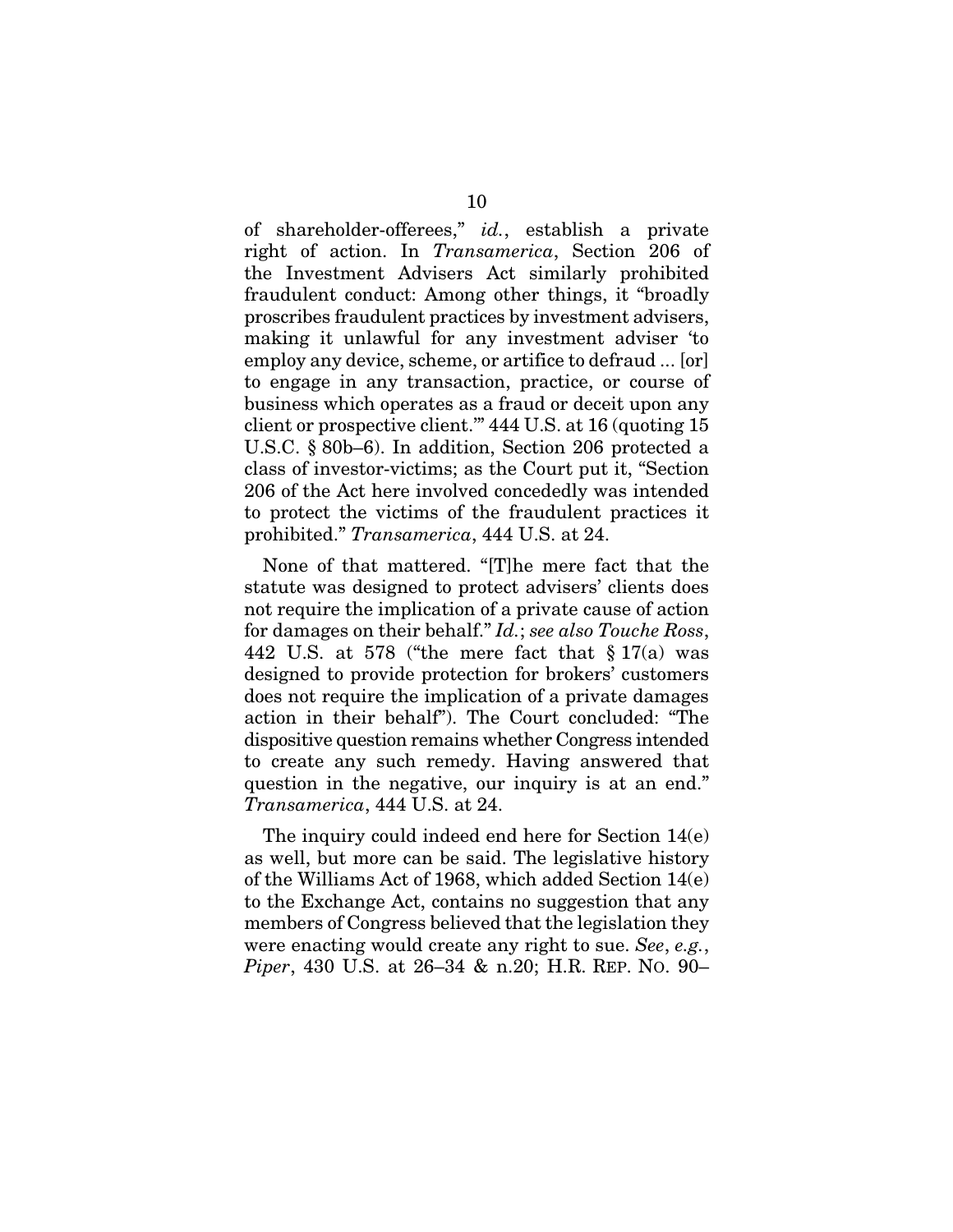1711, at 7–14 (1968); S. REP. NO. 90–550, at 7–11 (1967).

As for what Congress actually enacted, the remainder of the Williams Act—as well as the rest of the Securities Exchange Act and the securities laws generally—confirm that no right of action should be judicially created for Section 14(e). For one thing, the securities laws are chock-full of prohibitions of various sorts against fraud and deception and manipulation and misstatements and omissions and failures to comply with a myriad of regulations, and they contain as well a potpourri of prescriptions designed to protect investors. But apart from the provisions in the securities laws that expressly provide for private rights to sue, no provision in those laws gives any more or less of an indication of a congressional intent to authorize private suits than does Section 14(e). In *Touche Ross*, the Court quite understandably refused to infer a right of action in part because to do so would mean "that virtually every provision of the securities Acts gives rise to an implied private cause of action"—a result the Court "decline[d]" to accept. 442 U.S. at 560. That same logic should apply to Section 14(e) as well.

At the same time, the express rights of action in the securities laws themselves establish why an inferred right under Section 14(e) must be rejected. Today there are "eight express liability provisions contained in the 1933 and 1934 Acts": Sections 11, 12, and 15 of the Securities Act of 1933, and Sections 9, 16, 18, 20, and 20A of the Securities Exchange Act of 1934. *Musick, Peeler & Garrett* v. *Emp'rs Ins. of Wausau*, 508 U.S. 286, 296 (1993); *see* 15 U.S.C. §§ 77k, 77*l*, 77*o*, 78*i*, 78p, 78r, 78t, 78t–1. Each of the express rights very precisely defines who may sue, whom they may sue,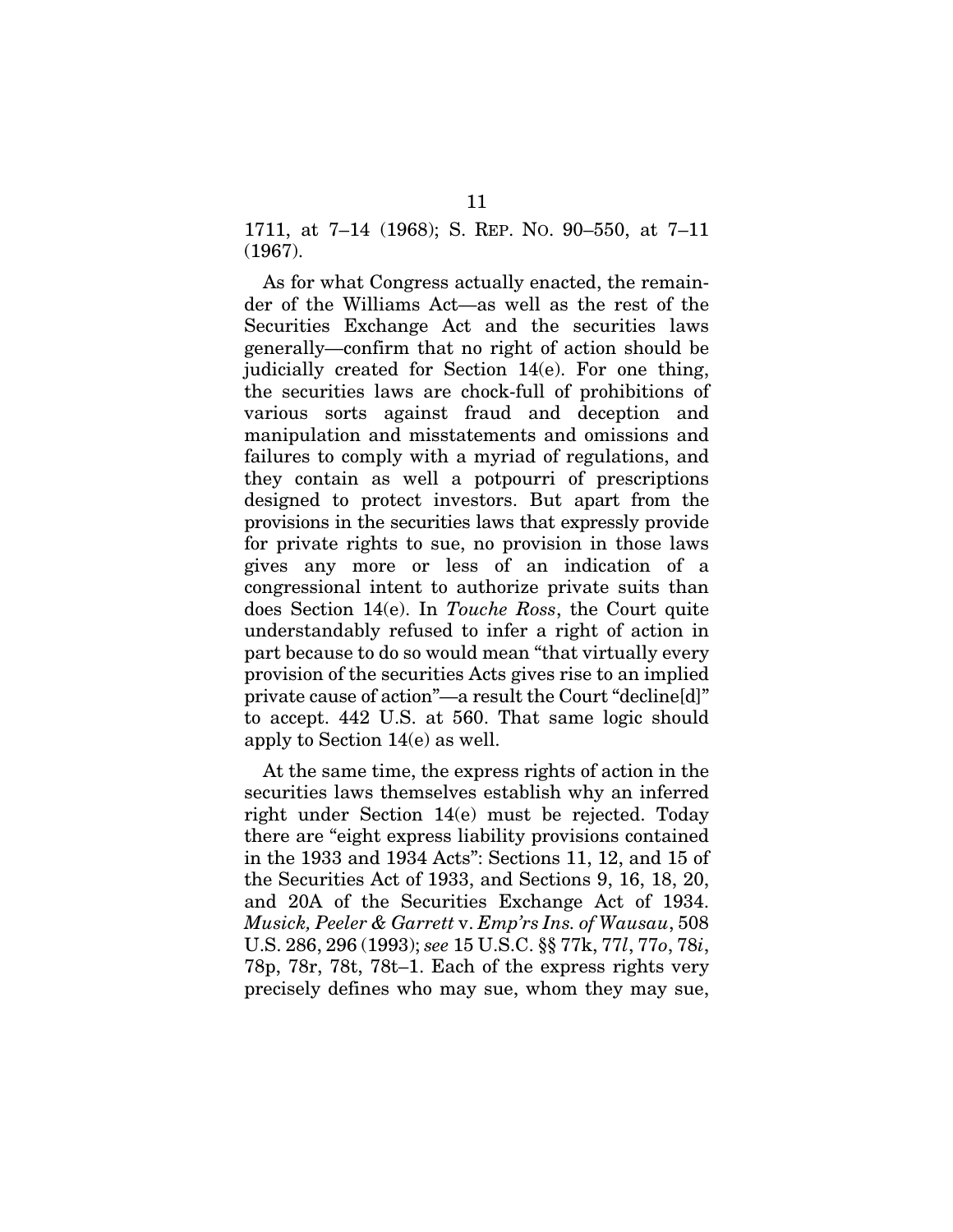for what, and under what circumstances. As this Court has repeatedly recognized, these are "carefully drawn express civil remedies" that contain "carefully drawn procedural restrictions" that "Congress regarded … as significant." *Ernst & Ernst* v. *Hochfelder*, 425 U.S. 185, 195, 210 & n.30 (1976); *see also Herman & MacLean* v. *Huddleston*, 459 U.S. 375, 384 (1983); *Merrill Lynch, Pierce, Fenner & Smith, Inc.* v. *Curran*, 456 U.S. 353, 380 (1982); *Blue Chip Stamps* v. *Manor Drug Stores*, 421 U.S. 723, 730 (1975).

These express rights of action thus cut strongly against judicially engrafting an additional one onto Section 14(e). "[I]t is an elemental canon of statutory construction that where a statute expressly provides a particular remedy or remedies, a court must be chary of reading others into it." *Transamerica*, 444 U.S. at 19. And "[o]bviously, ... when Congress wished to provide a private damages remedy, it knew how to do so and did so expressly." *Transamerica*, 444 U.S. at 22 (quoting *Touche Ross*, 442 U.S. at 572). Congress didn't do so in Section 14(e), or, for that matter, anywhere in the Williams Act—which means that it didn't mean to. For "it is highly improbable that 'Congress absentmindedly forgot to mention an intended private action.'" *Id.* at 20 (quoting *Cannon* v. *Univ. of Chi.*, 441 U.S. 677, 742 (1979) (Powell, J., dissenting)). "The fact that it enacted no analogous provisions in the legislation here at issue strongly suggests that Congress was simply unwilling to impose any potential monetary liability on a private suitor." *Id.* at 21.

That the courts of appeals have ignored the Court's precedents for so long, moreover, should not deter the Court from applying them here. In the case of Section 10(b) and Rule 10b–5, as to which the Court, of course,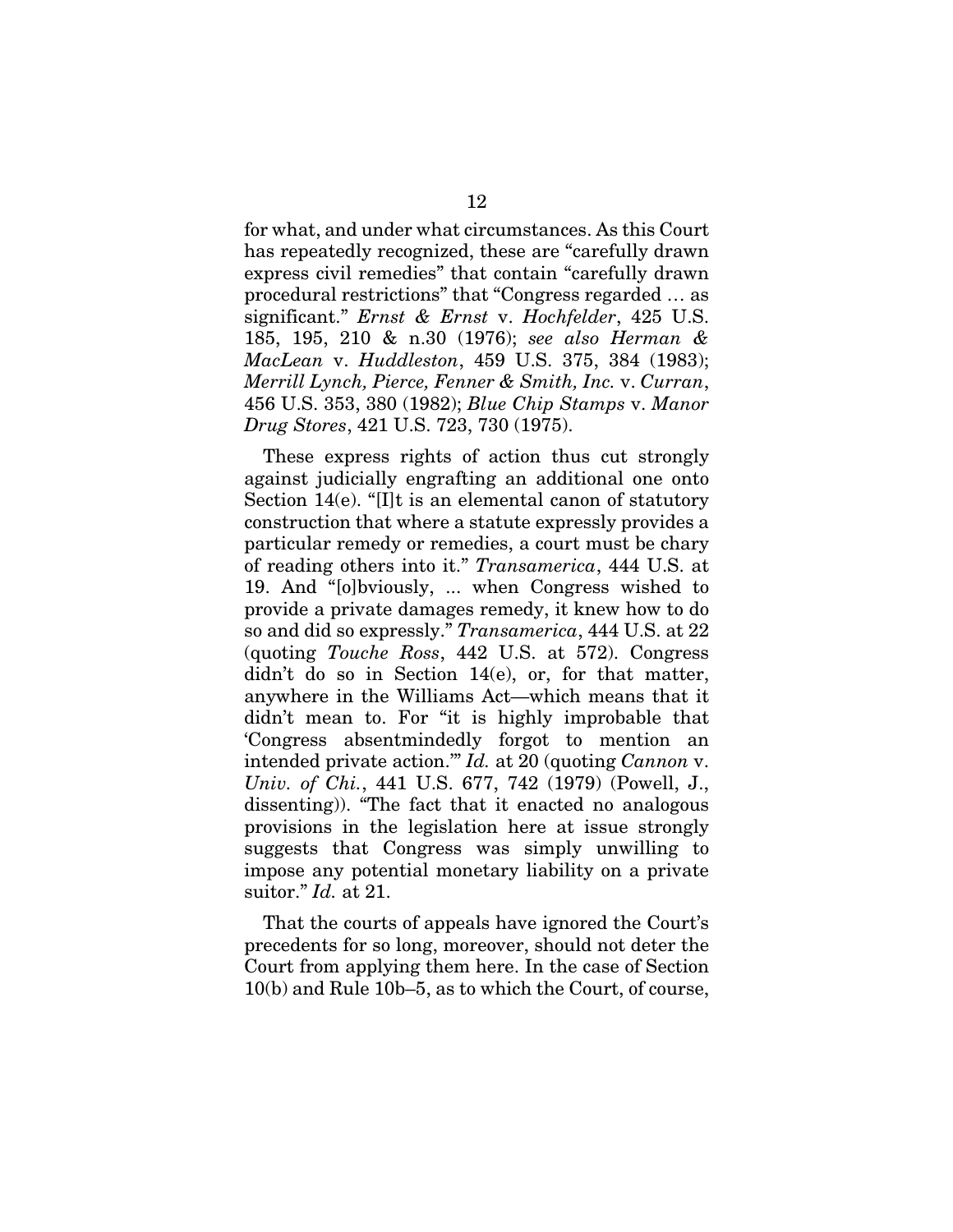has recognized an inferred private right, "this Court simply acquiesced in [a] 25-year-old acceptance by the lower federal courts of an implied action under § 10(b)." *Touche Ross*, 442 U.S. at 577–78 n.19. Most significantly, that acceptance occurred at a time when, under the governing law as set forth by this Court, judicial creation of private rights was "routine." *Abbasi*, 137 S. Ct. at 1855; *see Superintendent of Ins.*  v. *Bankers Life & Cas. Co.*, 404 U.S. 6, 13 n.9 (1971) (one-sentence footnote acquiescing in  $10(b)/10b-5$ private right); *Kardon* v. *Nat'l Gypsum Co.*, 69 F. Supp. 512, 513–14 (E.D. Pa. 1946) (first judicial decision inferring 10(b)/10b–5 private right). No comparable history exists, however, for Section 14(e): This Court hit the brakes on inferring rights of action only seven years after Congress passed the Williams Act. *See Cort* v. *Ash*, 422 U.S. at 77–85. Just four years after that, as shown above, the Court effectively made clear that judges should not infer any more private rights of action under the federal securities laws. *See Touche Ross*, 442 U.S. at 568–79; *Transamerica*, 444 U.S. at 19–24. Indeed, by then the Court had "sworn off the habit of venturing beyond Congress's intent" altogether. *Sandoval*, 532 U.S. at 287.

### C. Inferring a private right under Section 14(e) is unnecessary because Section 10(b) will continue to provide a remedy for fraud in tender offers.

If it is rejected by this Court, the Section  $14(e)$ private right would not be sorely missed by anyone. Indeed, its elimination would work no substantial change in the conduct of securities litigation in the lower courts. As so many courts have been wont to say, "[t]he elements of a claim under Section 14(e), which applies to tender offers, are identical to the Section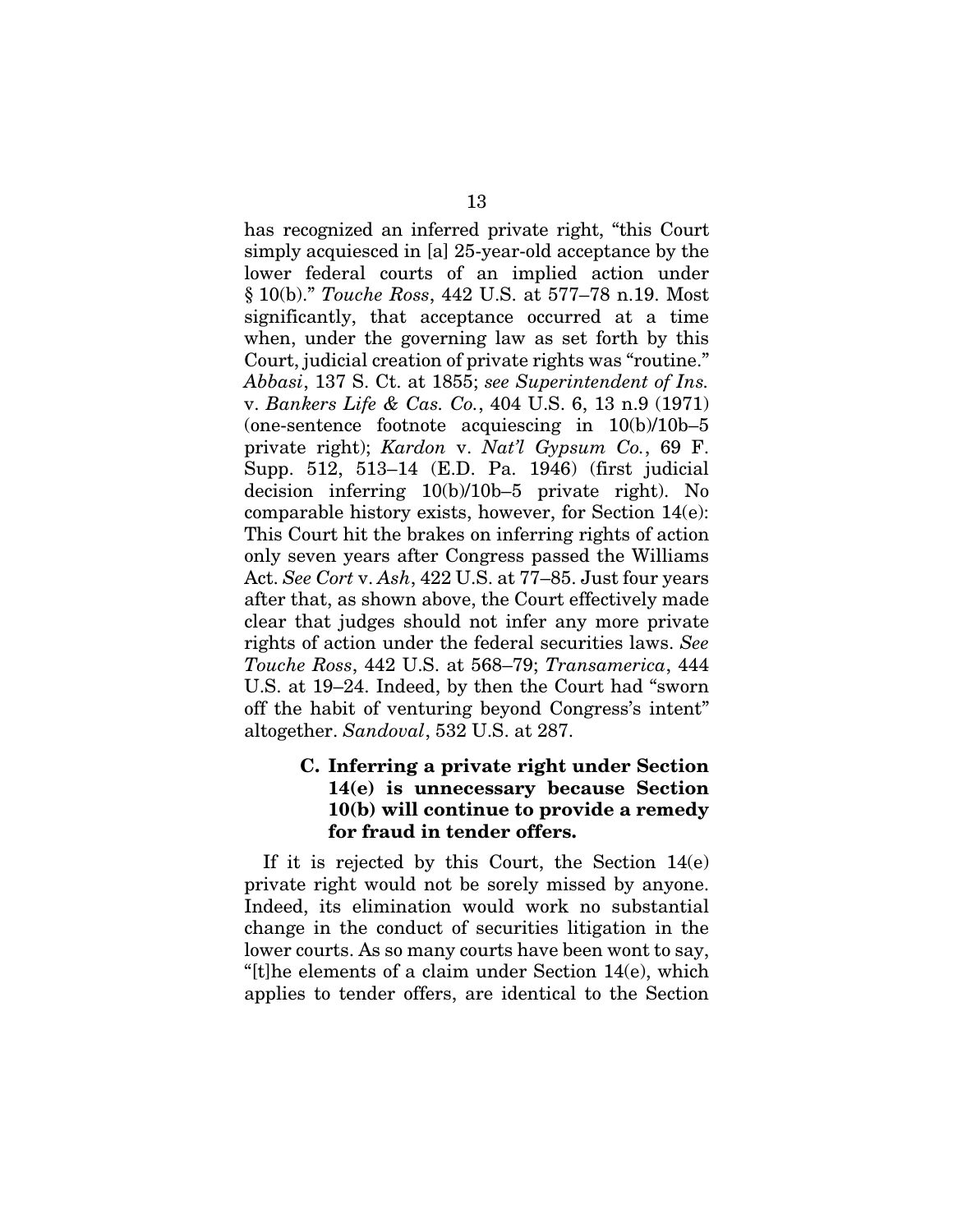10(b)/Rule 10b–5 elements." *Flaherty & Crumrine Preferred Income Fund, Inc.* v. *TXU Corp.*, 565 F.3d 200, 207 (5th Cir. 2009) (citing *Smallwood*, 489 F.2d at 605), *quoted in* Pet. App. 14a. At least until the decision below, the courts inferring a Section 14(e) private right had understood that the elements of a claim "are essentially the same under § 14(e) as under Rule 10b–5," "except that  $\S 14(e)$  applies to tender offers rather than the purchase or sale of securities." *Gulf & W. Indus., Inc.* v. *Great Atl. & Pac. Tea Co.*, 476 F.2d 687, 696 (2d Cir. 1973). Because a tender of shares into a tender offer plainly constitutes a sale of securities under Section 10(b), the private right of action under Section 10(b) and Rule 10b–5 provides a full remedy for claims of fraud by tendering shareholder-offerees.2

 <sup>2</sup> Some courts have suggested, at least in dicta, that *non*tendering shareholders may sue under Section 14(e) if, somehow, they were deceived into *not* tendering. *See*, *e.g.*, *Stull*, 561 F.2d at 432; *Smallwood*, 489 F.2d at 596. To permit such claims, however, would inadvisably disregard the purchaser-seller rule imposed by this Court under Section 10(b) in *Blue Chip Stamps*, 421 U.S. at 731–55. That rule is based not on the text of Section 10(b), but on the Court's concern that "vexatious litigation" would ensue if plaintiffs were allowed to assert fraud claims after they had "decided *not* to purchase or sell stock"—claims not "capable of documentary verification." *Id.* at 740, 746. In any event, such claims under Section 14(e) appear to be few and far between, and it is easy to see why. Suppose a company were subjected to a hostile tender offer at \$10 per share, and its management, unscrupulously seeking to defeat the tender offer, disseminated false information that pumps the stock up to \$12—which had the desired effect because no rational shareholder would tender at \$10 when she could sell into the market at \$12. After all this, *no one* could bring a viable Section 14(e) non-tendering holder claim: Anyone who sold into the market at \$12 would obviously have *no* damages, having profited from the fraud; and anyone who *refused*  to sell into the market at the *higher* \$12 price could not credibly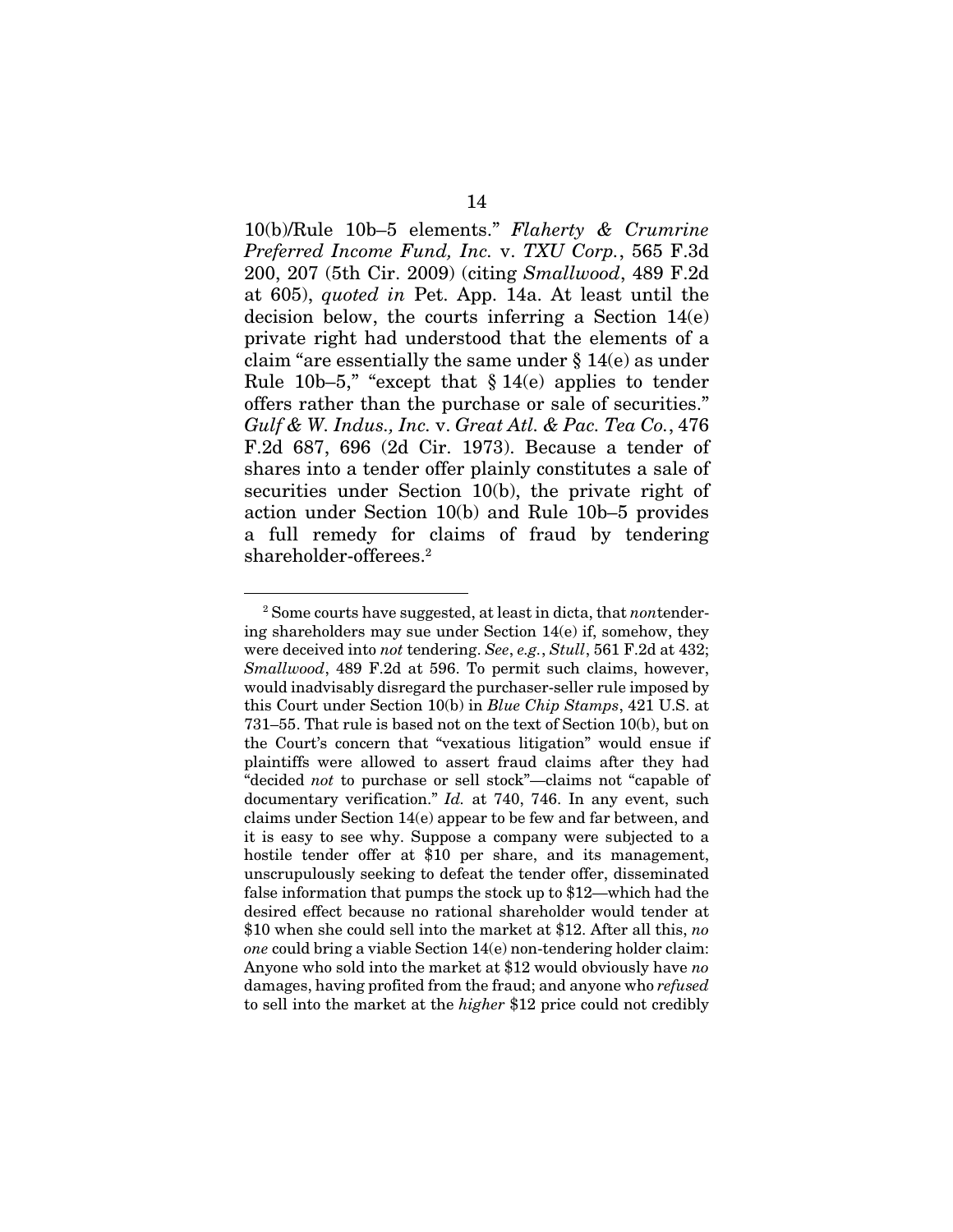Beyond this, the proper application by this Court of its private-right precedents to Section 14(e) would promote stability in the law. Litigants and courts could rest assured that exceptions to those precedents, and to other doctrines in other areas of law, will not be created through oversights or accidents of history in the lower courts. In addition, as the tortuous, decadeslong history of defining the Section 10(b)/Rule 10b–5 private right makes clear, the judicial manufacture of a private right under the securities laws brings with it the need to answer a seemingly endless array of "questions about the elements of the [inferred] liability scheme"—questions that "ha[ve] posed difficulty," of course, "because Congress did not create [the inferred] cause of action and had no occasion to provide guidance about [its] elements." *Cent. Bank of Denver, N.A.* v. *First Interstate Bank of Denver, N.A.*, 511 U.S. 164, 172–73 (1994).<sup>3</sup> As this case makes clear, there can be no guarantee that lower courts will continue to define the contours of Section 14(e) consistently with those of Section 10(b) and Rule 10b–5—which means

-

claim that they *would* have sold to the tender offeror at the *lower*  \$10 price*.* The only shareholders with a potentially viable securities-fraud claim would be those who *purchased* in the open market at the fraudulently inflated \$12 price. Assuming they ultimately suffered a loss, these *purchasers* would have a claim under Section 10(b) and Rule 10b–5.

<sup>&</sup>lt;sup>3</sup> As one commentator put it in 2014: "The task of defining the implied section 10(b) private right of action … falls to the judiciary, and the complexity of that task is reflected, in part, by the fact that there are at least twenty-eight Supreme Court opinions interpreting the scope of the section 10(b) right of action. Defining the elements of this cause of action and continuing to manage its evolution have consumed a non-trivial portion of the Supreme Court's energy." Joseph A. Grundfest, *Damages and Reliance Under Section 10(b) of the Exchange Act*, 69 BUS. LAW. 307, 324–26 & n. 85 (2014) (citing cases).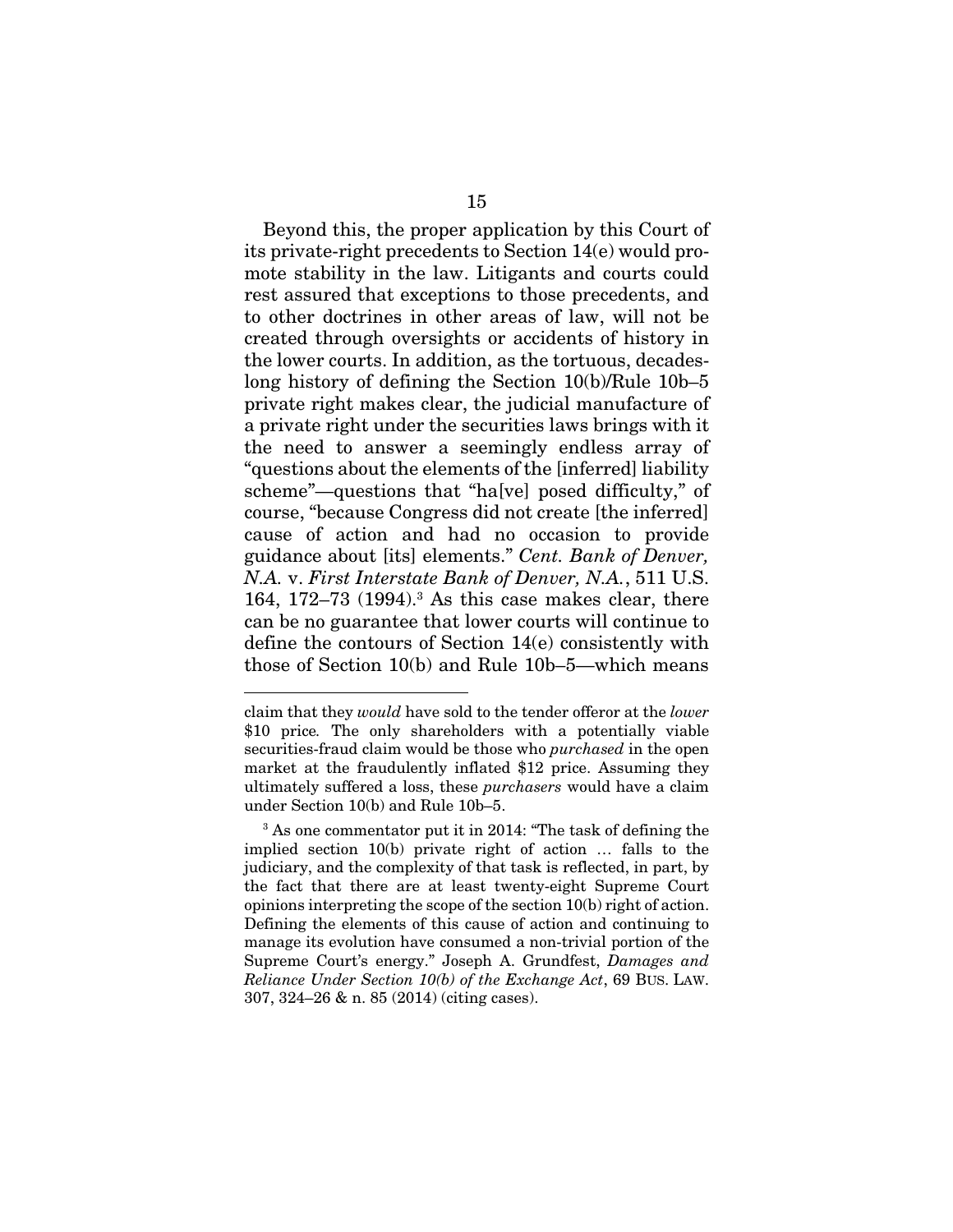that the "awkward task of discerning [what standards] Congress intended courts to apply to a cause of action it never knew existed" may continue to arise. *Lampf, Pleva, Lipkind, Prupis & Petigrow* v. *Gilbertson*, 501 U.S. 350, 359 (1991). By granting review and applying its private-right precedents here, this Court can obviate the heavy burden of determining the elements of yet another complex, judicially-created liability scheme.

#### III. THE QUESTION PRESENTED BY THIS CASE IS IMPORTANT.

Whether it tackles the threshold private-right issue or not, the Court should review this case because of its exceptional importance. For decades, this Court has frequently acknowledged the threat of abuse and unfair settlement pressures that often attend securities class actions. "[E]xtensive discovery and the potential for uncertainty and disruption in a lawsuit allow plaintiffs with weak claims to extort settlements from innocent companies." *Stoneridge Inv. Partners, LLC* v. *Scientific-Atlanta, Inc.*, 552 U.S. 148, 163 (2008). "[I]n the field of federal securities laws governing disclosure of information even a complaint which by objective standards may have very little chance of success at trial has a settlement value to the plaintiff out of any proportion to its prospect of success at trial so long as he may prevent the suit from being resolved against him by dismissal or summary judgment." *Blue Chip Stamps*, 421 U.S. at 740. Indeed, "[t]he very pendency of the lawsuit may frustrate or delay normal business activity of the defendant which is totally unrelated to the lawsuit." *Id.*

These concerns underscore the importance of the difference between the scienter standard imposed by most circuits in private cases under Section 14(e) and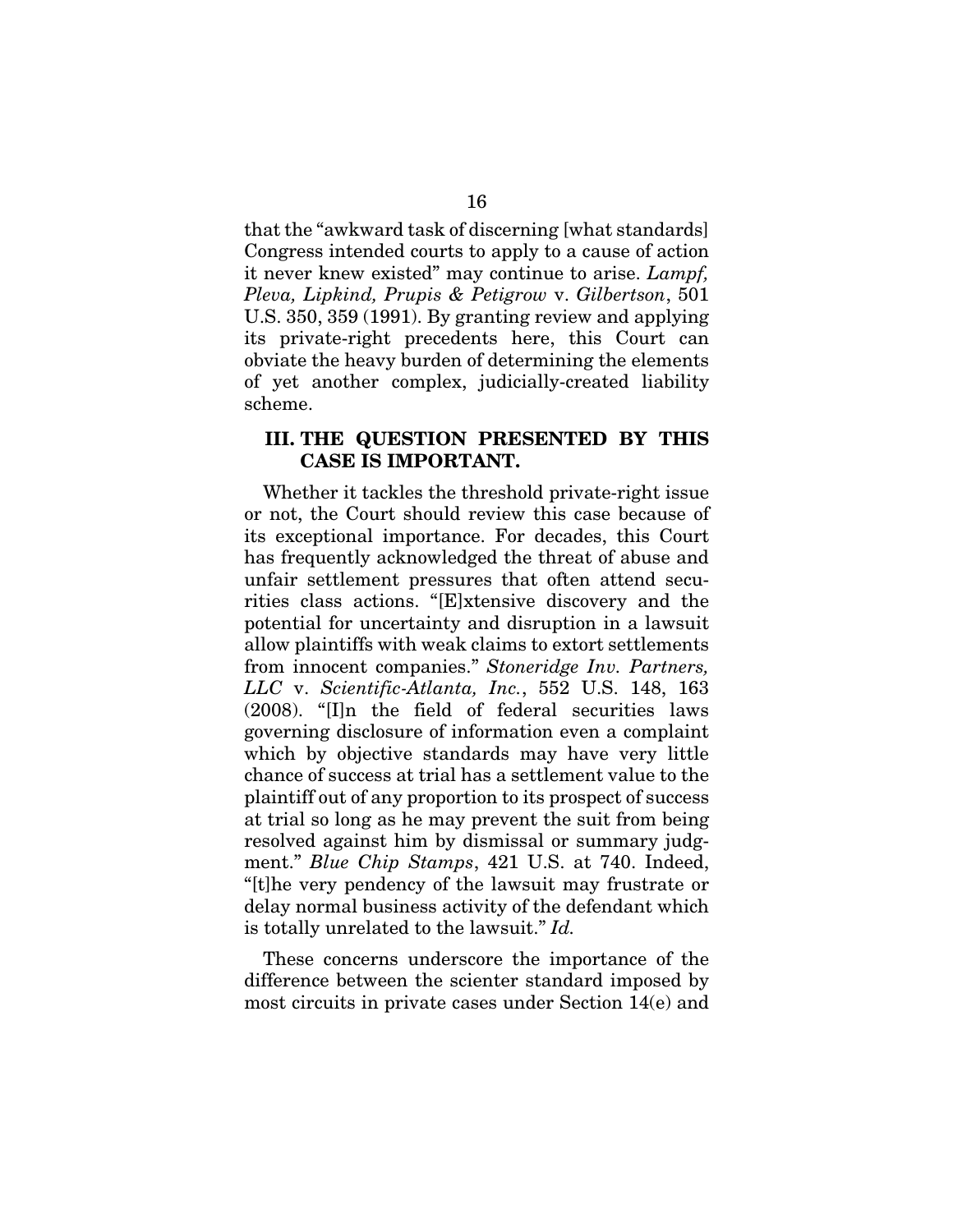the negligence standard selected by the Ninth Circuit here. Indeed, in deciding that scienter was required under Section 10(b), this Court, while relying on the text of the statute for its holding, also observed that a negligence standard could lead to an "'inexorable broadening of the class of plaintiff who may sue in this area of the law'" and "'ultimately result in more harm than good.'" *Ernst & Ernst*, 425 U.S. at 214–15 n.33. It was for much the same reason, indeed, that Congress enacted the requirement in the Private Securities Litigation Reform Act of 1995 that "plaintiffs must 'state with particularity facts giving rise to a strong inference that the defendant acted with the required state of mind.'" *Tellabs, Inc.* v. *Makor Issues & Rights, Ltd.*, 551 U.S. 308, 314 (2007) (quoting 15 U.S.C.  $§ 78u-4(b)(2)$ . In the case of Section 10(b), of course, that means scienter. Congress intended that pleading standard as a "procedural protection[] to discourage frivolous litigation," namely, "abusive and manipulative securities litigation," "lawyer-driven lawsuits" in which "innocent parties are often forced to pay exorbitant 'settlements,'" including "extortionate 'settlements' ... extracted from issuers." H.R. CONF. REP. 104–369, at 32 (1995). Congress considered that standard ultimately to be a means "to protect investors, issuers, and all who are associated with our capital market" from such litigation. *Id.*.

The need for strictly enforcing a scienter standard under Section 10(b) applies with equal force under Section 14(e), and to litigation involving tender offers. One well-publicized phenomenon in securities litigation in recent years has been the growth in frivolous and abusive lawsuits attending the announcement of mergers and acquisitions, transactions that frequently involve tender offers as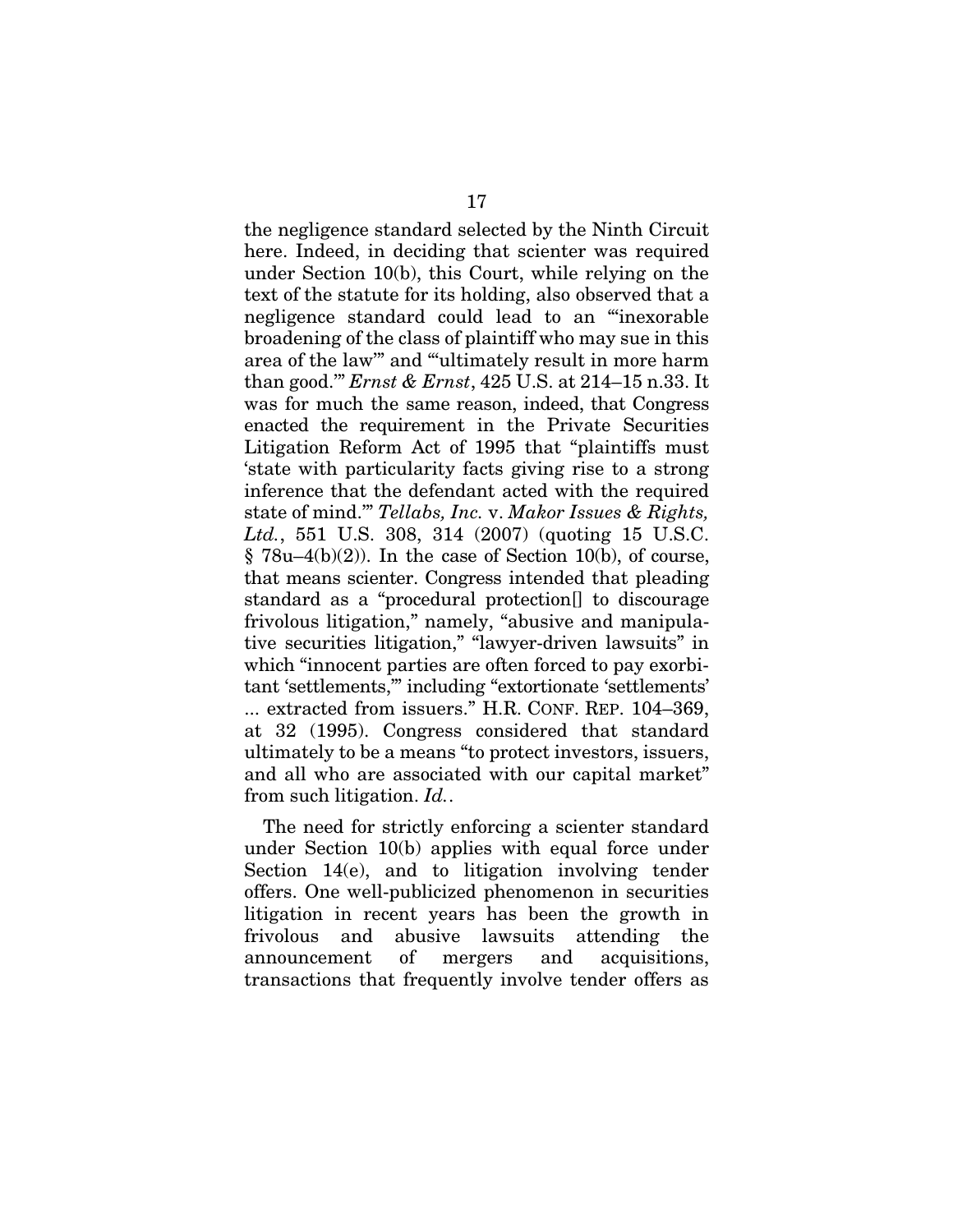a component. As the U.S. Chamber of Commerce's Institute for Legal Reform recently explained:

Here's how it works: Just about every merger or acquisition that involves a public company and is valued over \$100 million—91% of all such transactions in 2010 and 2011—becomes the subject of multiple lawsuits within weeks of its announcement. Because the parties to the merger want to close their deal and begin to reap the economic benefits of the combination, the vast majority of these lawsuits settle quickly—within three months—and typically provide little or no benefit for shareholders. But the settlements do award large attorneys' fees to the lawyers who filed the lawsuits.

U.S. CHAMBER INSTITUTE FOR LEGAL REFORM, THE TRIAL LAWYERS' NEW MERGER TAX 1 (2012) ("MERGER TAX"), *available at* http://bit.ly/2qAaVUZ.

This genre of litigation quickly became a growth industry. The number of such cases "quadrupled from 2005 to 2010." *Id.* at 3; *accord* Jennifer J. Johnson, *Securities Class Actions in State Court*, 80 U. CIN. L. REV. 349, 371 (2011). By 2010, 90 percent of mergersand-acquisition transactions faced this sort of litigation. CORNERSTONE RESEARCH, SHAREHOLDER LITIGATION INVOLVING ACQUISITIONS OF PUBLIC COMPANIES: REVIEW OF 2017 M&A LITIGATION 2 (2018) ("CORNERSTONE 2017 M&A LITIGATION REVIEW"), available at https://stanford.io/2QvQHa4. And the phenomenon continues to this day. *See* U.S. CHAMBER INSTITUTE FOR LEGAL REFORM, A RISING THREAT: THE NEW CLASS ACTION RACKET THAT HARMS INVESTORS AND THE ECONOMY 7-12 (2018) ("RISING THREAT"), *available at* http://bit.ly/2FlslPf.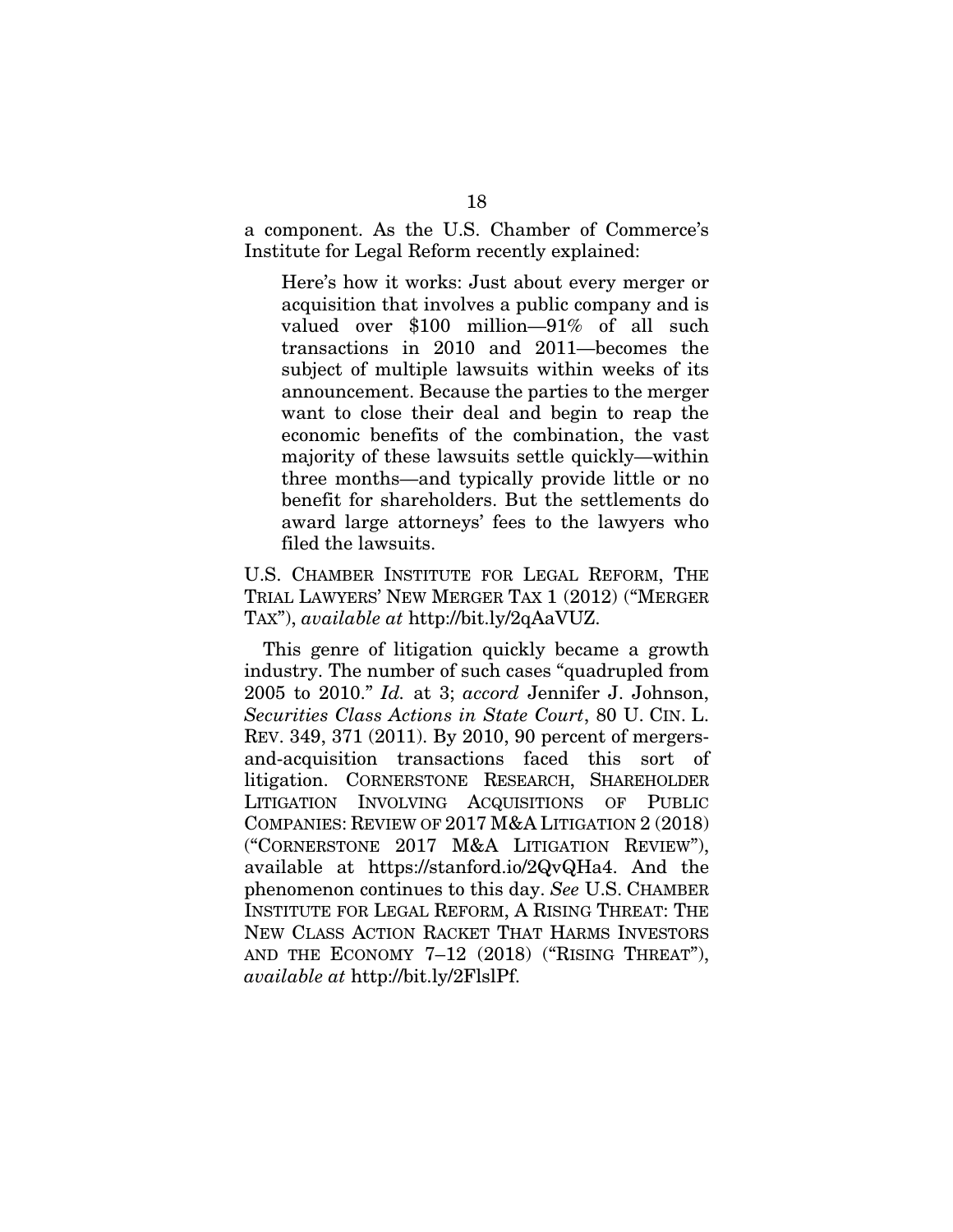At first, the cases mostly involved state-law claims brought in state courts, principally in Delaware. But as the years passed, and the abuses became apparent, the Delaware Chancery Court clamped down. Ultimately that court made clear that it would no longer rubber-stamp what it called "'disclosure settlements,' ... the most common method for quickly resolving stockholder lawsuits that are filed routinely in response to the announcement of virtually every transaction involving the acquisition of a public corporation." *In re Trulia, Inc. Stockholder Litig.*, 129 A.3d 884, 887 (Del. Ch. 2016). The Delaware court noted that these settlements "rarely yield genuine benefits for stockholders." *Id*. Declaring that it would be "increasingly vigilant" in scrutinizing such settlements, the Court stated that it would take steps to "guard against potential abuses in [attorneys'] fee demands for mooted representative actions." *Id.* at 887, 898. Other courts, including one federal court of appeals addressing a settlement of state-law claims, have followed suit. *See*, *e.g.*, *In re Walgreen Co. Stockholder Litig.*, 832 F.3d 718, 725 (7th Cir. 2016) (Posner, J.).

The toughening standards in the Delaware courts over recent years has incentivized plaintiffs' lawyers to migrate to other state courts—and also to federal courts, and also to bring more federal claims. This case exemplifies that trend. By 2017, "the number of M&A deals litigated in federal court increased 20 percent, while state court filings declined." CORNERSTONE 2017 M&A LITIGATION REVIEW, *supra*, at 4. Also by 2017, "74% of M&A deals over \$100 million triggered federal securities suits, a 500% increase from 2009." RISING THREAT, *supra*, at 7. And again by 2017, 44 percent of all merger-related disclosure litigation was settled in federal courts, and 100 percent of all mootness attorneys' fees were paid in federal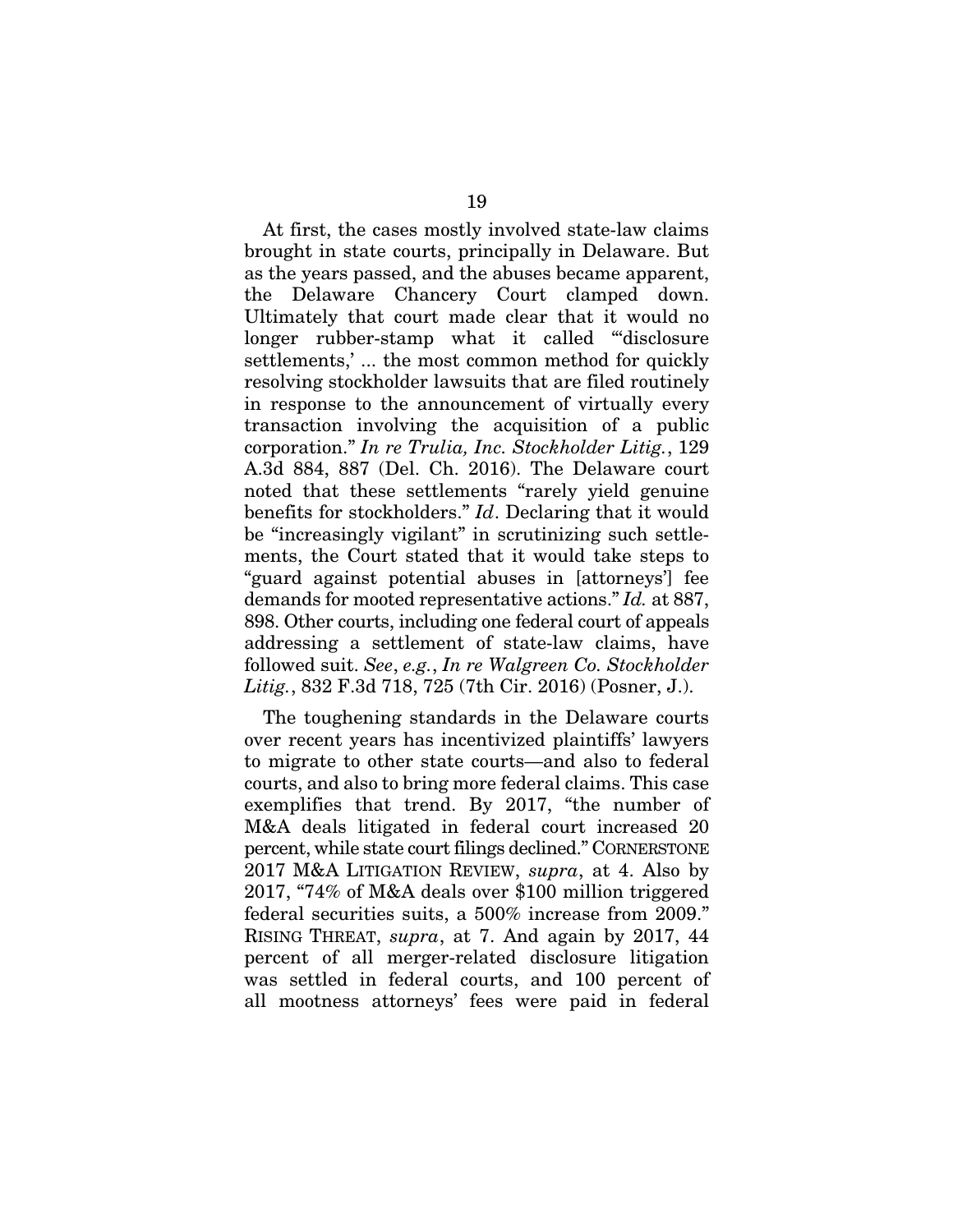courts. Matthew D. Cain, *et al.*, *The Shifting Tides of Merger Litigation*, 71 VAND. L. REV. 603, 627 (2018).

If the Ninth Circuit's decision is allowed to stand, this dramatic migration would continue—and would funnel with accelerating speed into the Ninth Circuit. The Ninth Circuit's imposition of a negligence standard under Section 14(e), combined with the broad venue provision contained in the 1934 Act, 15 U.S.C. § 78aa(a), means that any securities plaintiffs' lawyer would be wise to—indeed, would be foolish not to—file an acquisition-related disclosure case in a federal district court in the Ninth Circuit, if any part of the transaction involves a tender offer. The Ninth Circuit's negligence standard essentially makes the PSLRA's heightened pleading standard inoperative, because the whole point of that standard was to require "facts evidencing *scienter*" to be pleaded "with particularity." *Tellabs*, 551 U.S. at 313 (emphasis added). As a result, cases will become extremely difficult to dismiss, which in turn greatly increases their settlement value. So the Ninth Circuit would clearly be the place to go.

At the same time, the cost of executing beneficial business combinations that promote economic growth would increase. Even as matters previously stood before the merger-litigation boom began, securities litigation had already imposed a significant burden on the American economy. For example, in 2012, securities class actions generally led to \$2.9 billion in settlements. CORNERSTONE RESEARCH, SECURITIES CLASS ACTION SETTLEMENTS: 2012 REVIEW AND ANALY-SIS 3 (2013), *available at* https://stanford.io/2RJHon3. Litigation attending mergers and acquisitions not only adds to that overall burden, *see* RISING THREAT, *supra*,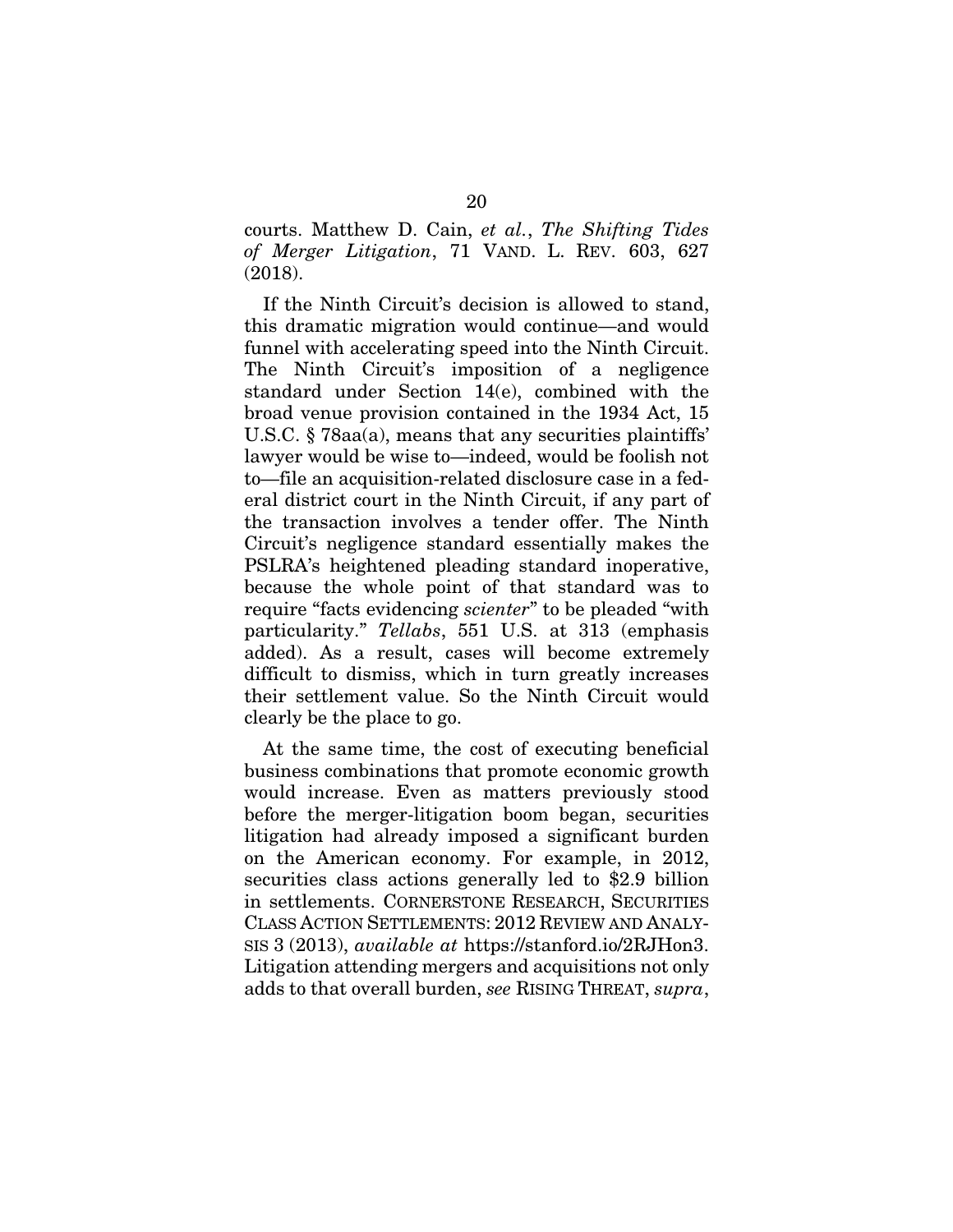at 9–10, but also focuses it on a critical choke point in the American economy—the movement of corporate assets to their highest, best, most productive, and most cost-efficient use. The effective result is a "'litigation tax'" on each acquisition—an "additional cost [that] may transform what would have been an economically sensible pro-consumer deal into a nonstarter—depriving shareholders, workers, and the economy as a whole of the benefits that the deal would have produced." MERGER TAX, *supra*, at 2. As "[f]or deals that go forward, the 'tax' diverts hundreds of millions of dollars away from shareholders and workers and into the pockets of trial lawyers." *Id.*

In short, the Court should grant certiorari and either by holding that scienter is required for a private Section 14(e) claim, or by holding that no private right under that section exists at all—prevent the substantial economic harm that the decision below threatens to enhance. And the Court should address the matter now, before the flood of this sort of litigation into the Ninth Circuit becomes too great.